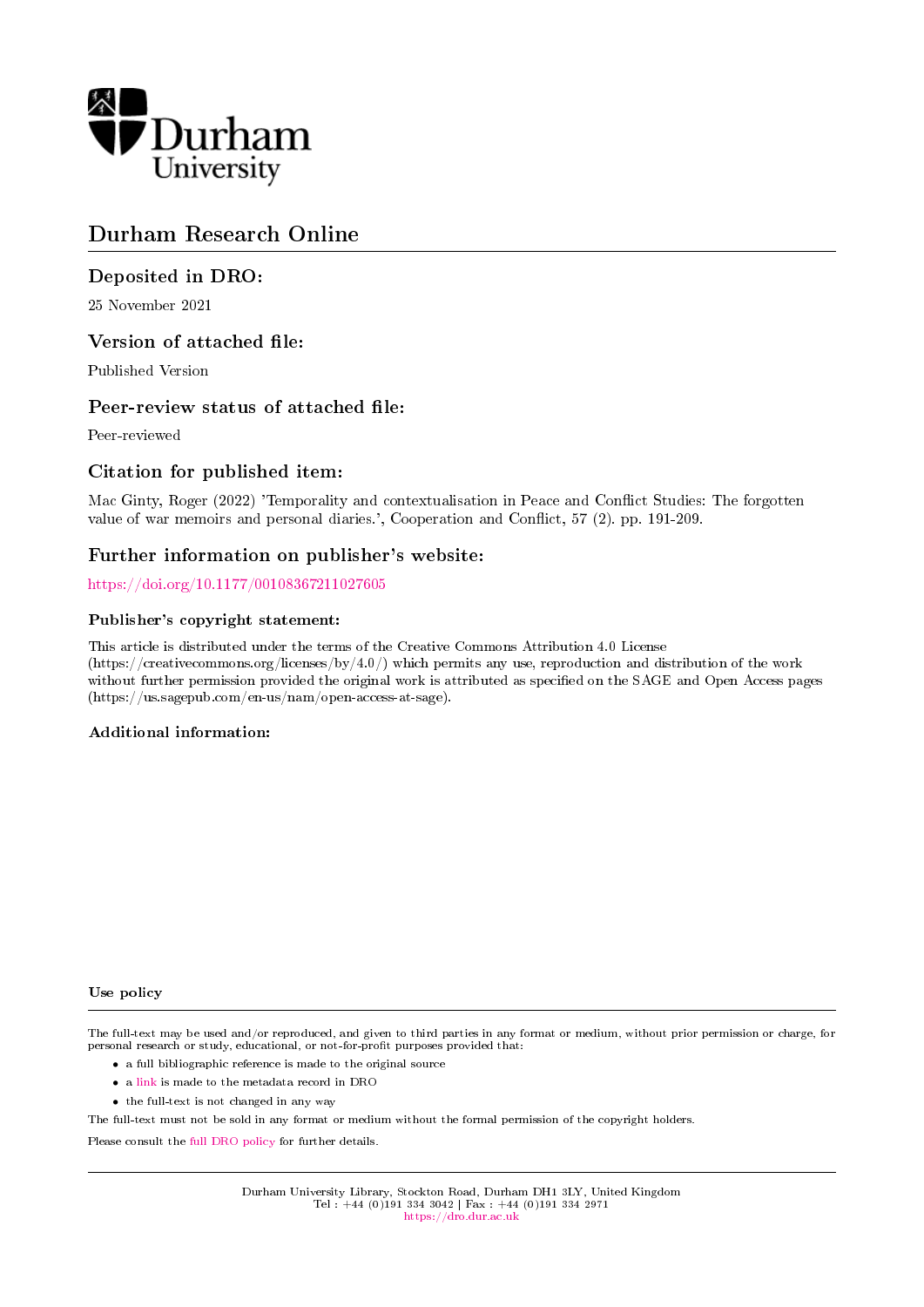**1027[605](http://crossmark.crossref.org/dialog/?doi=10.1177%2F00108367211027605&domain=pdf&date_stamp=2021-10-21)** CAC0010.1177/00108367211027605Cooperation and Conflict**Mac Ginty**

*Original Article*



**Temporality and contextualisation in Peace and Conflict Studies: The forgotten value of war memoirs and personal diaries** Cooperation and Conflict  $1 - 19$ © The Author(s) 2021

DOI: 10.1177/00108367211027605 Article reuse guidelines: [sagepub.com/journals-permissions](https://uk.sagepub.com/en-gb/journals-permissions) [journals.sagepub.com/home/cac](https://journals.sagepub.com/home/cac)



# **Roger Mac Ginty**

### **Abstract**

This article contributes to debates on appropriate levels of analysis, temporality, and the utility of fieldwork in relation to Peace and Conflict Studies (PCS), and International Relations more generally. It observes a recentism or privileging of the recent past in our studies and a consequent overlooking of the longer term. As a corrective, the article investigates the extent to which wartime memoirs and personal diaries (specifically from World War I and World War II) can help inform the study of contemporary peace and conflict. In essence, the article is a reflection on the epistemologies and methodologies employed by PCS and an investigation of the need for greater contextualisation.

### **Keywords**

Diaries, epistemology, history, memoirs, Peace and Conflict Studies, wartime

### **Introduction**

How many articles and student essays have we read that begin with the words, 'Since the end of the Cold War . . .'? Among other things, this points to a decision on behalf of authors to make a temporal distinction between what went before and after the 1989–1991 period. This has important implications for how we contextualise peace and conflict. It is the contention of this article that many conflicts are the product of the *longue durée* and not solely linked to particular events or easily categorised as belonging to the Cold War or post-Cold War eras. While proximate factors may spark or reinvigorate violent conflict, a range of structural and historical factors (for example, linked with identity or colonialism) will also shape conflict (O'Bannon, 2012: 451). Added to this are convincing conceptualisations of

#### **Corresponding author:**

Roger Mac Ginty, School of Government and International Affairs, Al-Qasimi Building, Elvet Hill Road, Durham University, Durham, DH1 3TU, UK. Email: [roger.macginty@durham.ac.uk](mailto:roger.macginty@durham.ac.uk)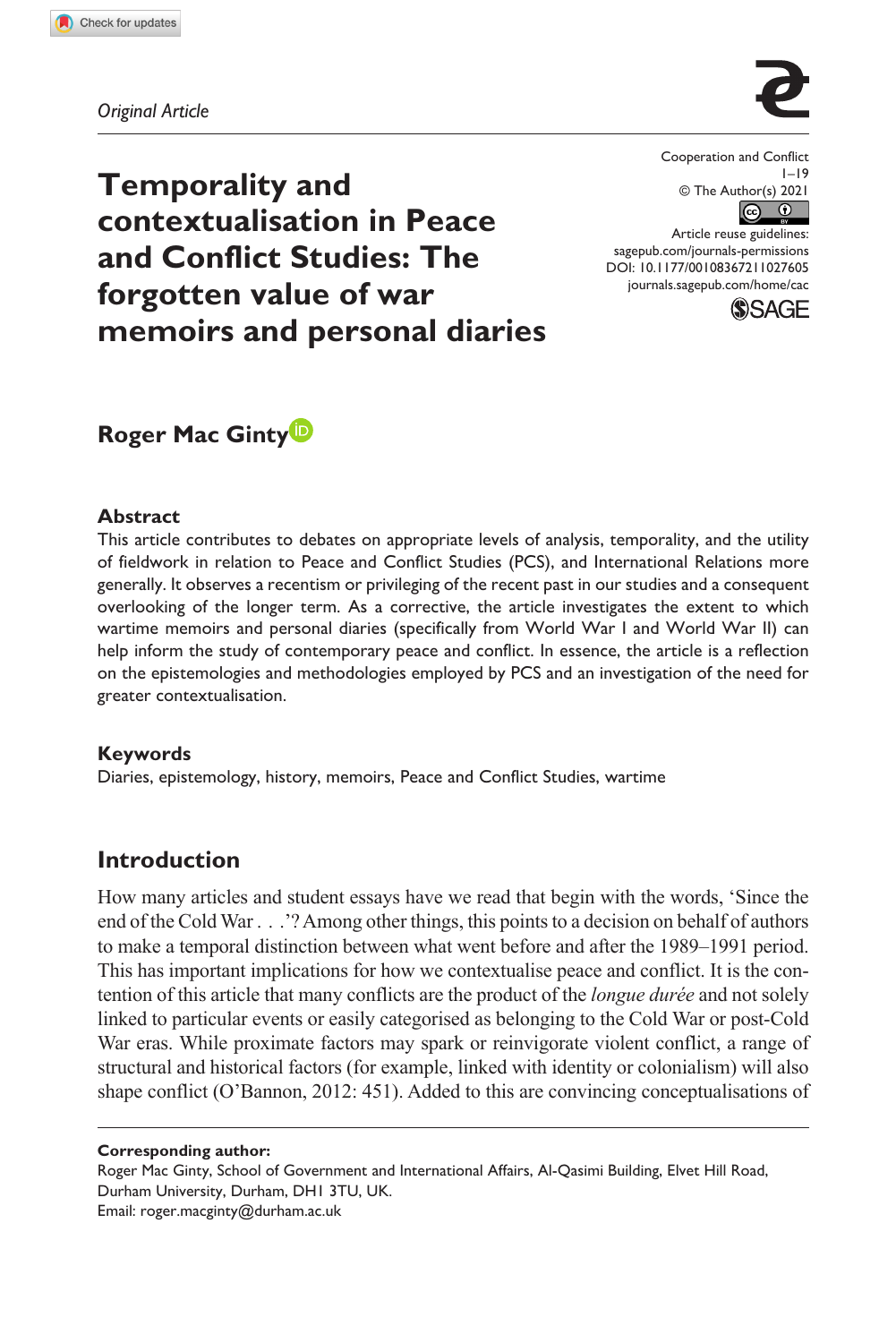conflict as complex adaptive systems and thus rejecting notions of definitive temporal start-points and end-points (de Coning, 2018a). Yet the 'Since the end of the Cold War . . .' phenomenon persists and imposes an artificial time imaginary on much of Peace and Conflict Studies (PCS) and International Relations (IR). This article seeks to engage with the issue of the contextualisation of PCS in particular, and IR more generally. It does so by making the case that we should give serious consideration to the use of historical memoirs and personal accounts in the study of contemporary peace and conflict. At heart, the article is concerned with issues of epistemology and knowledge production. The hoped-for central contribution is to engender discussion on knowledge hierarchies and cognitive biases. The danger is that history is foreshortened in our analyses and thus our analyses are inaccurate and decontextualised.

The article makes an argument for, and demonstrates the utility of, the micro-sociological and material from 'past' wars to make claims about temporality and the contemporary study of peace and conflict. The article intersects with at least two debates in PCS. The first of these debates relates to the most appropriate level of analysis and a growing realisation of the need to adopt multi-scalar lenses in order to capture the complexity and dynamics of conflict (Stepputat, 2018). A growing number of studies have recognised the everyday (Berents, 2015), the individual, and the small group as appropriate levels of analysis and have recognised the value of capturing the micro-dynamics of peace and conflict (Justino et al., 2013). Relatedly, a number of studies have recognised how conflicts constitute multi-level and interconnected systems (de Coning, 2016, 2018a, 2018b). It invites us to think about how micro-sociological events, such as those captured in wartime memoirs and personal diaries, connect with, and co-constitute, wider systems. This 'fit' issue, or how micro-sociological perspectives can be seen alongside other levels of analysis, is crucial. It allows us to conceive of peace and conflict in a holistic manner (indeed, framed as 'peace and conflict'), and to question categories, binaries, and exclusions that attend our studies.

A second set of debates relate to temporality and the study of peace and conflict, and IR more generally. As Hom notes, 'temporal phenomenon lurk in almost every corner of global politics' (Hom, 2018: 330), while McIntosh calls for 'more fully temporalizing IR theory' in order to emphasise the inter-subjective nature of politics (McIntosh, 2015: 469). For Hutchings, uncritical treatments of power, and its assumptions of 'singular, progressive temporality' will 'reproduce and confirm the hegemonic pattern of international power' (Hutchings, 2007: 72). Recent debates have sought to further unpack issues connected with memory and reporting (Mannergren Selimovic, 2020), and the construction of time in relation to events and crises, dealing with the past or institutional agendas. Holden notes how powerful institutions create 'timescapes' that can be imposed on others (Holden, 2016: 409). Relevant to this article is how Word War I (WWI) and World War II (WWII) have been constructed and reconstructed as segments of history that are far-removed from contemporary conflicts. It is noticeable, for example, how rare it is for contemporary PCS literature to refer to WWI and WWII. Perhaps the notion of 'new wars' has patterned much thinking on how conflicts during and after the Cold War differed qualitatively and thus do little to inform one another (Kaldor, 2012; Münkler, 2005). There are, of course, exceptions to this (for example, Väyrynen, 2019), with Kalyvas' seminal *Logic of Violence in Civil War* making extensive use of memoirs and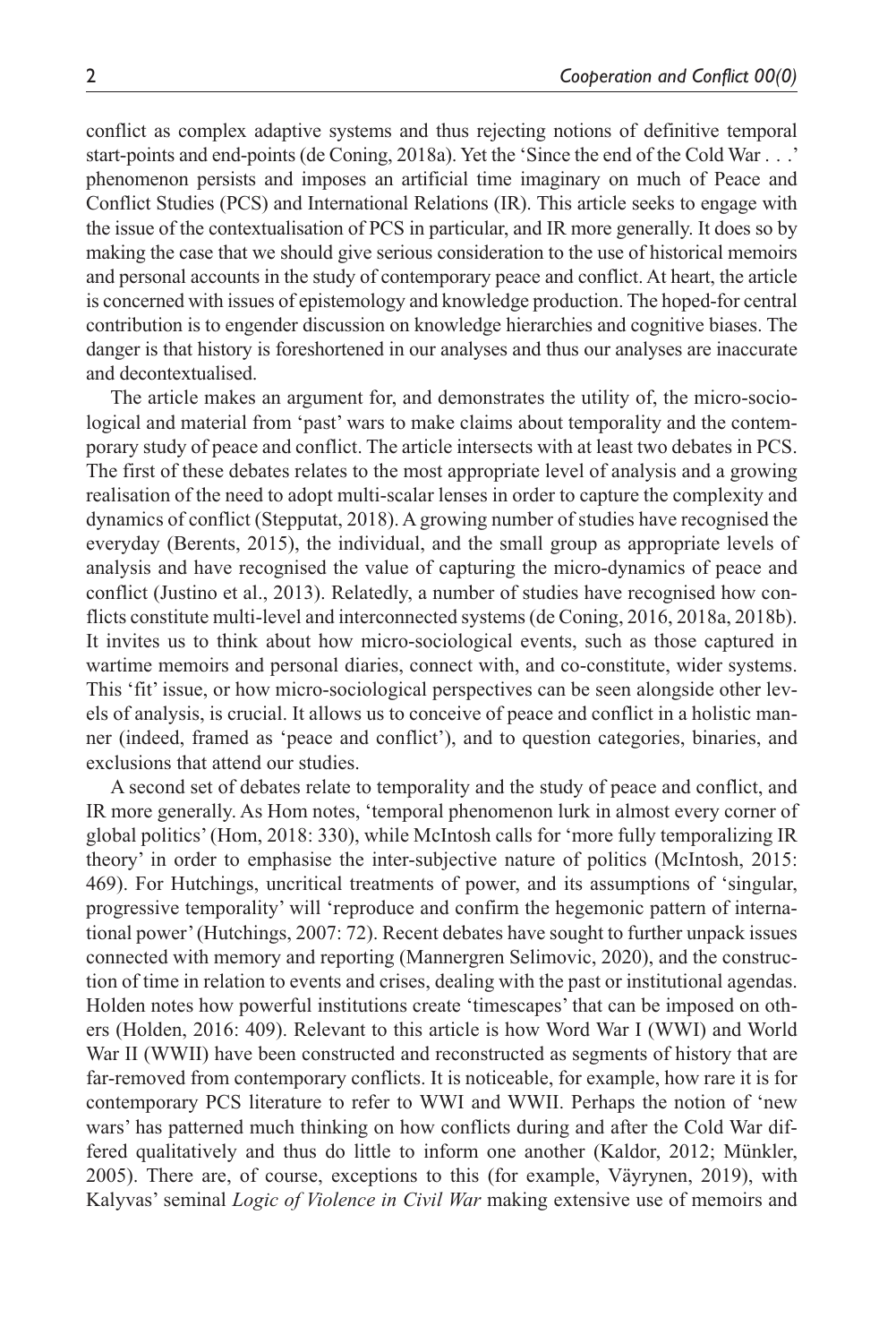showing how they could be woven into wider theory-building (Kalyvas, 2006). In the main, however, literature on and from WWI and WWII, and indeed the Korean, Vietnam, Iran–Iraq and many other major wars, is often unmentioned with contemporary studies of peace and conflict.

In terms of structure, the article proceeds by discussing the extent to which recentism, or a disproportionate focus on the present and recent past, is an issue in PCS. The next section does not see the phenomenon as axiomatically pejorative. Academic disciplines are iterative (Harwood, 2009: 502) and (in an optimum scenario) constantly updated, and so a recent focus does not automatically translate into discounting the past. Context is important though, and thus a complementarity of methodologies can help contextualise studies. In its next section, the article assesses the methodological usefulness of wartime personal diaries and memoirs for the study of contemporary conflict. These sources are not without their drawbacks, but they have value in connecting with some current trends in PCS such as a focus on the local and micro-dynamics. In its third substantive section, the article illustrates how personal diaries and memoirs from WWI and WWII can shed light on three issues that are the subject of considerable contemporary academic research and practitioner work: gender; the blurring of distinctions between civilians and combatants; and micro-political economies. The issues are illustrative and it is possible to identify many other salient issues from wartime memoirs and diaries.

### **Recentism and its perils**

This section examines the extent to which recentism (or a privileging of the recent over a more historical view) is prevalent, and indeed problematic, in PCS, and IR. Other disciplines have been more concerned with the issue. Sluyter identifies a 'temporal parochialism' or a focus on recent time periods in the leading journal in Geography (Sluyter, 2010: 6). Following a content analysis of articles and an examination of pre-1800 data he noted, 'recentism diminishes understandings of those and other long-term historical processes that still so profoundly impact the present' (Sluyter, 2010: 10). For Jones, 'while contemporary human geography has experienced a welcomed explosion in terms of its thematic breadth . . . it has also suffered from a considerable narrowing of time periods that inform its empirical and conceptual studies' (Jones, 2004: 288). Archaeologist Michael E Smith noted how scholars of modern urbanism tended to ignore data from ancient cities or 'the 96% of urban history prior to the Industrial Revolution' (Smith, 2009: 115).

Explicit studies of recentism in PCS are rare. One bibliometric study did include the date of citations in a PCS journal (*African Journal of Conflict Resolution*) and found that 34.9% of material cited was less than five years old, and the total number of articles below 10 years was 59.6% – in the 2004–2011 period (Okere and Fasae, 2012).

Aside from bibliometric studies, it is possible to identify significant amounts of what might be termed 'post-ism' or the framing of studies so that they focus on events after a certain date. The *Journal of Intervention and Statebuilding*, for example, has had special issues on post-conflict security sector reform, post-interventionary spaces, and post-conflict spaces (along with special issues entitled 'Rwanda 20 years after' and 'Intervention and Statebuilding 10 years on') (Ansorg and Gordon, 2019; Bell and Evans, 2010;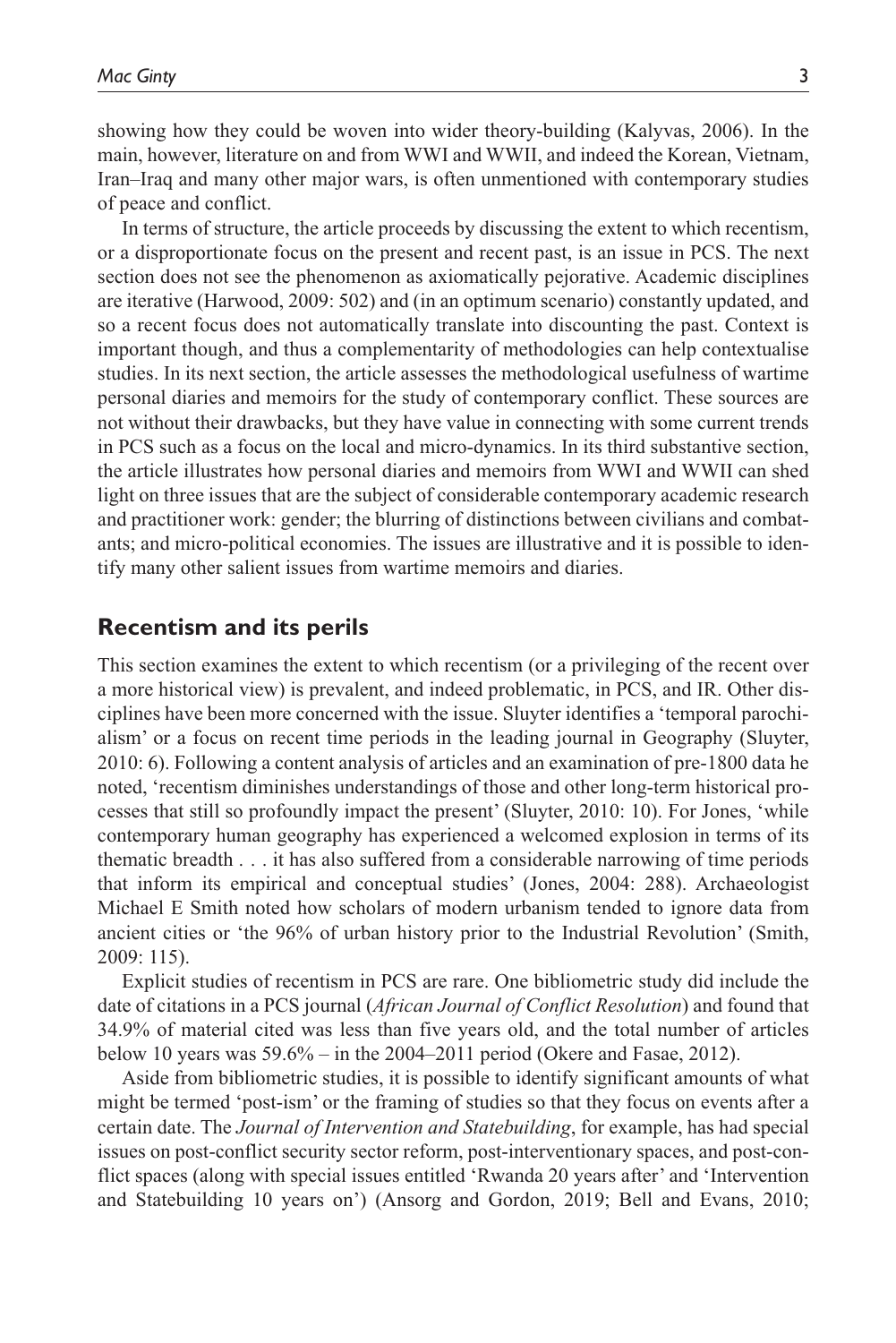Bergamaschi et al., 2014; Heathershaw and Lambach, 2008; Hehir, 2009). The advantage of such temporal delimitation is clarity of timelines, but there is a sense of defining an era in terms of what it is not rather than what it is. Few article titles give the impression of a long-term historical gaze. In terms of a mainly quantitative journal, the *Journal of Peace Research* has published 29 Special Data Features between January 2015 and June 2020. These Special Data Features introduce datasets that other researchers can then access. Of these datasets, 15 contain data exclusively from 1989 onwards, with only three containing data from the eighteenth and nineteenth centuries. There are, of course, legitimate reasons for this focus on the recent past. Data from earlier periods might not be available or it may be unreliable. It may also be that authors calculate earlier contexts to be so different that they would tell us little about the more contemporary era. Certainly, many of the aspects of the strategic and political landscape were very different after the end of the Cold War. It could also be the case that epistemic cultures develop within particular schools or methodological approaches and so a focus on the present and the future becomes normalised. Thus, for Goertz, the rational actor school, and formal and empirical research in IR, emphasise the present and future (Goertz, 1994: 171).

The intention in this article is not to automatically cast recentism in a pejorative light. Nor is it to say that recentism is endemic. Genocide studies, for example, has been adept at seeing the long lead time for violent 'incidents' (Brett, 2015; Straus, 2015). The article has no intention of erecting a straw man or woman. A focus on the recent is understandable in that many studies wish to be relevant and possibly useful to practitioners and policy-makers (Edmunds et al., 2014: 506). This trend has been reinforced by what might be described as 'project work' or studies that arise from funded projects that had to match research council priorities in order to gain funding. Research councils often follow government-mandated and value-for-money agendas and so may be steered towards assisting contemporary needs rather than more historical, blue-skies, or theory-driven research (IPS National Academic Council, 2014; McHardy and Allan, 2000). As one observer noted, 'Inundated with proposals, agencies tend to favour worthy but incremental research over risky but potentially transformative work' (Editors, 2011: 10). Researchers thus often find themselves implicated in complex political economies in which work is tailored to grant schemes that are policy-oriented and mostly focused on the future or recent past.

It is also worth noting that studies need limitations, including a date range, so as to make them comprehensible. Explaining complex social processes might require inserting artificial temporal cut-off points such as the signing of a peace accord. Decisions to choose one cut-off point rather than another are not always well-explained. Instead, we have the phenomenon of many studies from 1989 or 1991 and paying little attention to what went before.

An important argument in favour of recentism, particularly in terms of citation bias, comes from the iterative nature of academic study. New research, perspectives and interpretations mean that literature is constantly updated. In an optimal scenario, recently published material is aware of already published material and builds it into its analysis. Thus, academic research would be a historically-aware palimpsest. The recent citation dates in the bibliographies of published works may be of no concern if those works were cognisant of contextual issues and built that into their analysis.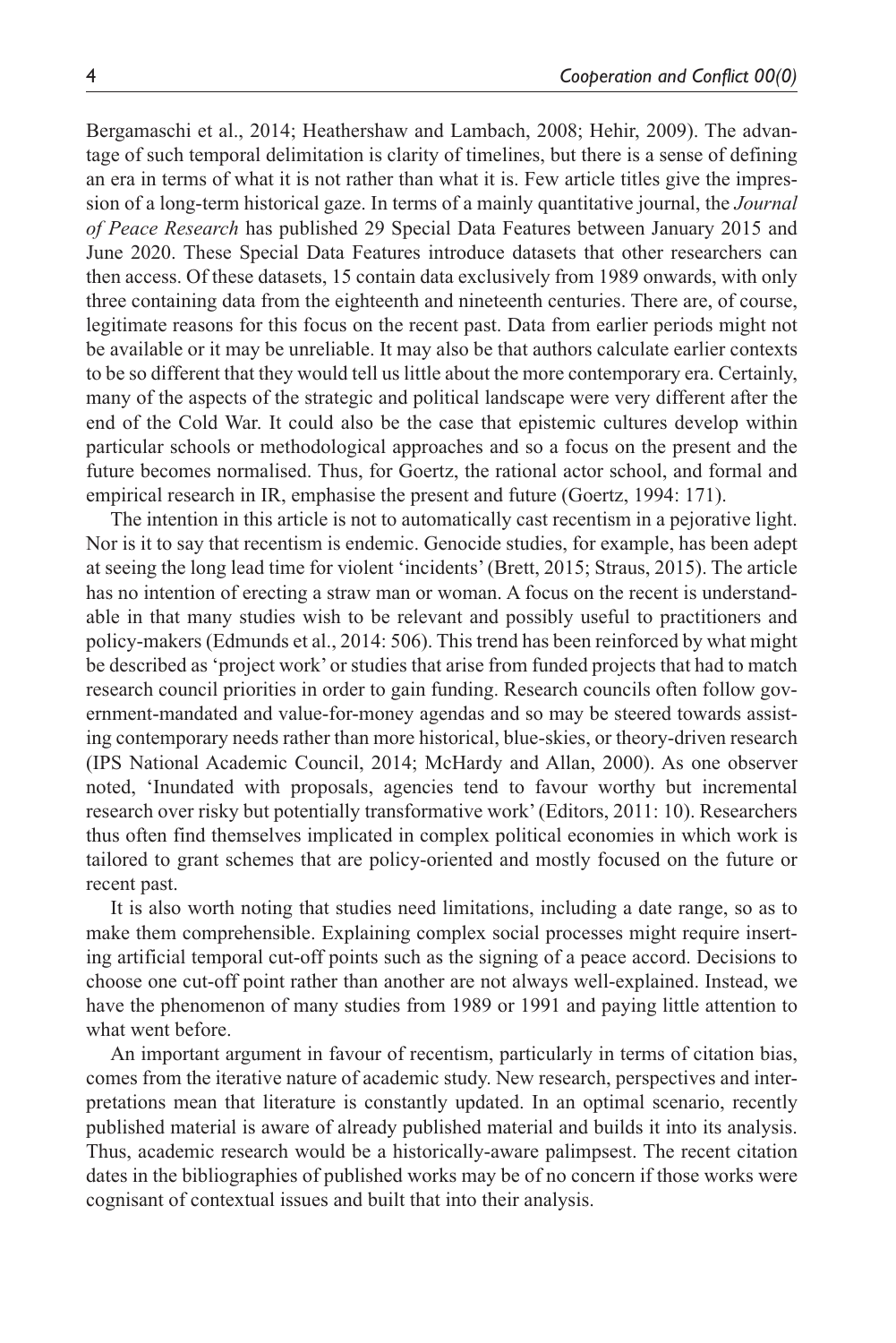This sanguine attitude to recentism, however, needs to be leavened by some explication of the possible perils. A focus on the recent past pre-disposes observers to seeing the exceptionalism of the present and recent times. In a broader historical perspective, the recent may not seem so exceptional (Hjorth, 2014: 181). Recentism also risks separating events from structural factors. Large parts of the evidential trail might be missed, especially factors that might be inter-generational or embedded in a culture, such as caste or class. As Gat argues, pre-modern identity features, such as religion, have a long historical reach, often regenerating but retaining ancient elements (Gat, 2013: 9). A bias towards events rather than processes also precludes a full power analysis and a focus on those types of power that are subtle, layered, and might persist through shocks. Studies with linear conceptualisations of time, and definitive endpoints, overlook the systemic nature of peace and conflict and how a series of interlocking and co-constitutive processes combine to create and re-create assemblages of power, tension and order (Mac Ginty, 2019a). Moreover, the political economies (and vanities) of academia may encourage us to place the pro-nouns 'new' or 'neo' in front of phenomena that are actually established. These phenomena may merely be new to the scholars in question.

### **The case for memoirs and diaries**

Having discussed recentism, or the privileging of relatively recent time-frames and materials that have been published in the recent past, this article moves on to make a case for the use of military memoirs and personal diaries as a resource for PCS research. The particular focus of this article is on memoirs and personal diaries from the WWI and WWII era and how they might be able to inform contemporary PCS. While contextual factors may have changed, many of the experiences – fear, displacement, bereavement, dispossession – remain similar.

Personal documents (diaries, journals, letters and memoirs) have been a staple of many disciplines, and there is extensive methodological consideration of their utility (Harari, 2005). Such documents do not exist on their own. They conform often to, or are suppressed by, 'official narrative frameworks' (Maynes, 2011: 65). Sometimes memoirs and diaries, especially those from subaltern sources, might be considered 'subjugated knowledges' (Foucault, 1980: 82), or types of knowledge that are somehow 'illegitimate, disqualified, buried' (Léger, 2001: 82). The advantage of personal documents is that they 'provide subjective comments on events, interpret experiences, preserve facts and express feelings according to some personal sense of what is meaningful . . .' (Clifford, 1978: 186). While this article is particularly concerned with contextualising PCS, it is worth noting that personal documents themselves are from a moment in time and perspective. Diary keeping is probably not as prevalent as in earlier eras yet there are now multiple digital methods of record-keeping, with military blogs providing particularly good insights into the experiences of serving soldiers (Chouliaraki, 2014; Peebles, 2011).

Memoirs have been used in the study of IR, diplomacy, and leadership especially in the form of 'great men' (and increasingly great women) memoirs and diaries (Blair, 2010; Harari, 2005; Kissinger, 2011). Strategic studies have also benefited from personal accounts of senior military figures (Alanbrooke, 2001; Haig, 2005). The study of 'terrorism' and radicalisation has also been enhanced by memoirs (Nawaz, 2016). The rationale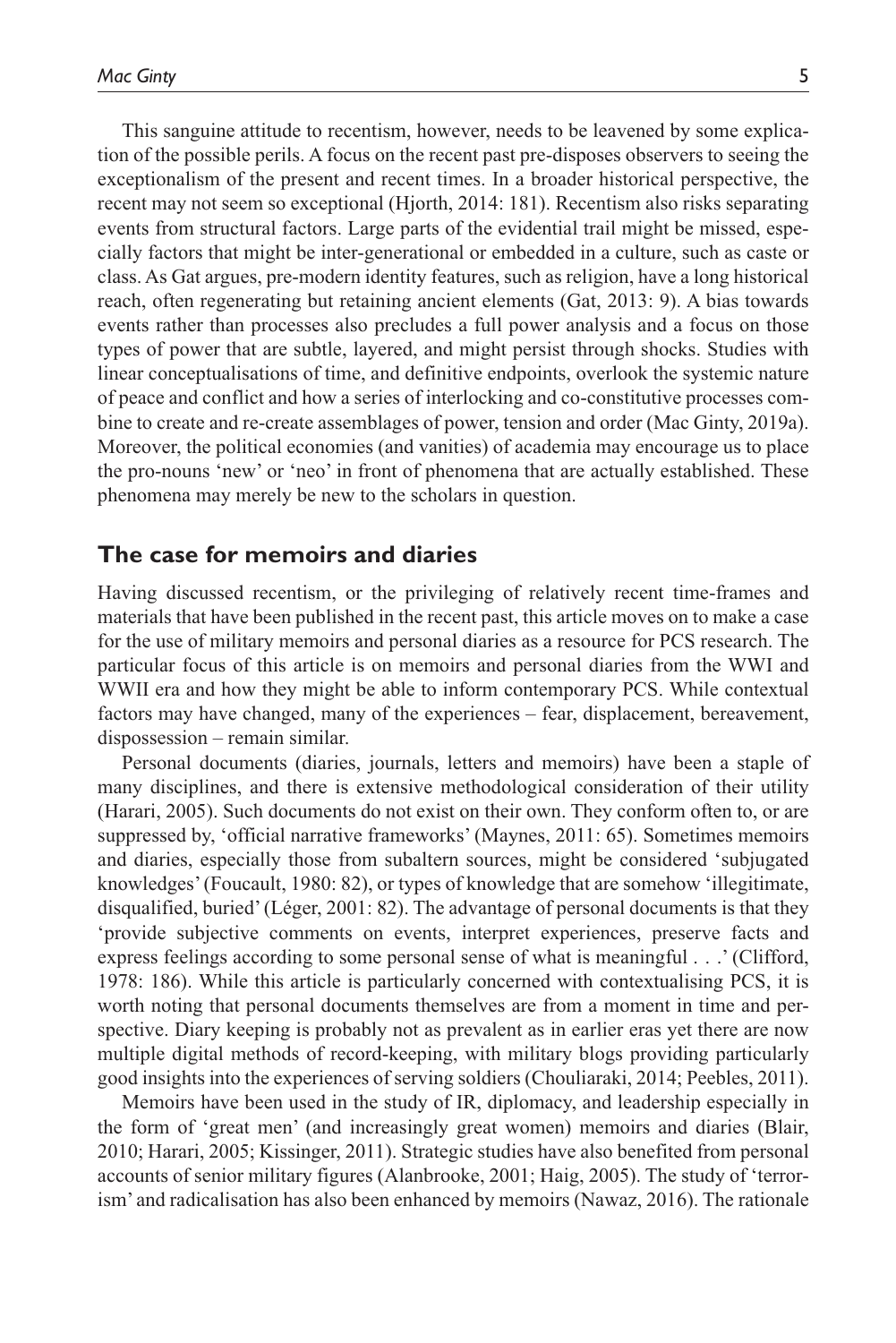for using these sources, in many cases, is that the individuals concerned are hard-toaccess (Acharya and Muldoon, 2017; Hamdar, 2014). There have also been a number of very useful collations of wartime letters, diaries and oral histories although such volumes have not been directly related to PCS and its academic debates (see, for example, Aleksievich, 2018; Kempowski, 2020; Neitzel, 2012). The absence of military memoirs and personal diaries, especially those by rank-and-file combatants, from PCS is somewhat incongruent with the increased interest in the experiential, the everyday, and the local. Indeed some of the key voices in the discipline stressed the need to pay attention to the everyday embodiment and lived nature of peace and conflict (Boulding, 2000; Enloe, 1990; Nordstrom, 1997), a theme that resonates with more recent feminist literature (Partis-Jennings, 2017, 2019). Life histories and oral testimonies have been used in relation to war-affected societies (Ssali and Theobald, 2016), but the explicit use of military memoirs and wartime personal diaries has been rare in PCS.

A number of factors recommend memoirs and personal diaries as a research resource. Firstly, they have a first-hand immediacy as the authors were present during, and often contributing to or participating in, the events described. This particularly relates to contemporaneous diaries, but also memoirs written soon after the events described. As one soldier put it, 'No words, however set together, can convey even a minute concept of the searing mental and physical impact of the shambles of infantry action unless one has personally experienced it' (White, 2004: xx).

Secondly, memoirs and diaries are epistemologically valuable in that they are often from individual or subaltern voices that go unheard or are aggregated with other voices. Thus, a memoir offers an individualised account of an event that may be described elsewhere in generalised terms. Rather than being contextualised in terms of geo-strategy or national political machinations, the context is often hyper-local in the sense of an immediate group of comrades, or commentary on the quality of makeshift sleeping arrangements. A careful review of multiple memoirs is able to identify a consistency of themes (see, for example, Reader, 1988). Indeed a review of sources from enemies on the same battlefront allows cross-referencing and the identification of the same phenomenon, for example, the same extreme weather affecting trench life (Barthas, 2014: 143–144; Jünger, 2004: 57).

Thirdly, memoirs and diaries may be in a vernacular and have a textural richness that other sources may not have. Diaries in particular are unlikely to have an affected tone and, as one diarist commented, were written 'with no thought of presentation in book form' (Fleming, 2003: v). Another WWII veteran noted how his memoir, written immediately after his release as a prisoner of war, lacked 'hindsight, maturity or sophistication'(Kee, 1989: 7). From the perspective of the researcher, this unmediated rawness might be an advantage. One of the surprising aspects of a number of diaries are the extent to which they deviate from official narratives. For example, some texts are subversive in their criticism of military and political leaders and are able to puncture the myth of a united nation or war effort (on the 'blitz spirit' see Render and Tootal, 2016: 30).

Fourthly, since these sources are not prompted by academic inquiry (for example, research interview questions) then they do not take the form of answers to questions. But they have the benefit of raising undirected points and thus bringing research in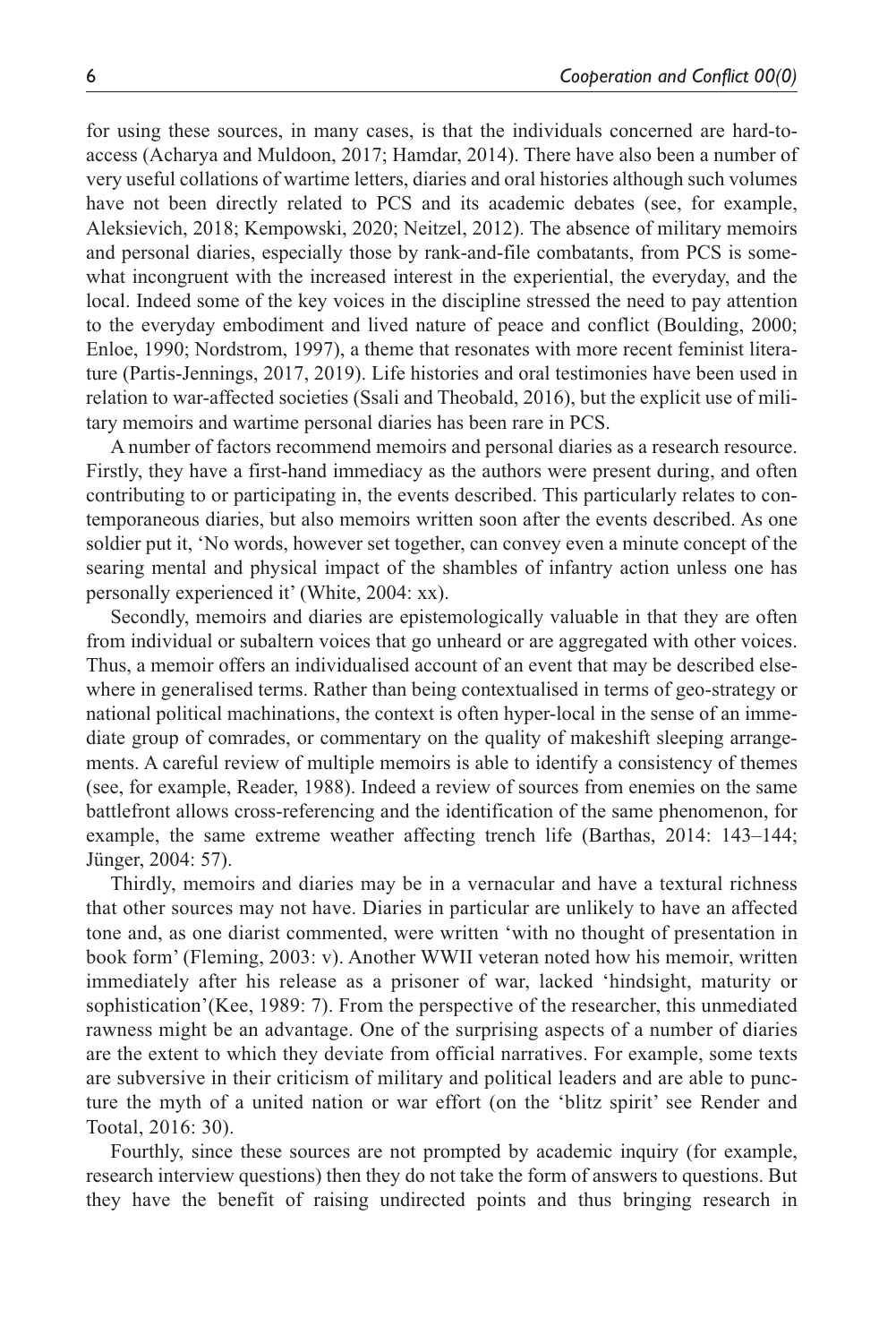potentially new directions. As one historian noted in frustration, 'Most of these texts would seem to be interested in all the wrong issues' (Harari, 2007: 307). Nor do they afford the opportunity for follow-up questions. Yet it is the record of the 'ordinariness' (Swaab, 2007: xi) that offers particular value, especially to those interested in the sociology of peace and conflict and the minutiae that constitute it. As Strachan notes, diary entries often capture 'the minor horrors of war' such as 'flea bites, sore teeth, malaria, headaches and simple exhaustion' (Strachan in Swaab, 2007: ix).

Fifthly, memoirs and personal diaries offer the possibility of personal, intimate and sociological details that are difficult to access through other sources. Potentially, these sources may include a description of an event, explanation of the thought processes leading up to it, and a reflection after the event. In some cases, diaries are annotated afterwards, sometimes decades afterwards, and so there may be inter-generational reflection and reflexivity (for example, Palmer, 2002). These sources may reveal a vulnerability and doubt that it may be difficult for interviewees to display in person (Väyrynen, 2019: 155). Face-to-face research often requires the patient building of relationships and trust (Celestina, 2018). With some memoirs and personal diaries, the affective and emotional dimension is more easily reached, especially as some were not written for publication.

It should be noted that there is great variation in the style and quality of war memoirs and personal diaries. Some are self-published (for example, Hartinger, 2019) and can deviate in style and content from what a professional editor may recommend. Some are published by small specialist presses, and some (particularly relating to recent wars in Afghanistan and Iraq and against Islamic State) seem marketed in a sensational way (Woodward and Jenkings, 2016). In a few cases, the authors of war memoirs went on to become prominent authors, poets and literary critics (Jünger, 2019; Lewis, 1978; MacDonald Fraser, 2000; Macgill, 2000). It is also worth noting that a number of the memoirs, particularly those published or reprised many years later do contain some historiographical refection. In many cases, family members edited the diaries and memoirs of an elderly or deceased relative (for example, Hartinger, 2019) and there is the possibility that they have imposed more contemporary cultural and social mores on the work that they found (Niemann, 2015). One author, whose text is an uncompromising account of WWII on the Eastern Front, asked readers 'for fairness in that those who judge me do not do so from under that banner of "political correctness"' (Maeger, 2019: xiii–xiv).

Aside from the above discussed advantages of memoirs and personal diaries as a research resource for PCS, this article has set itself an additional task: can memoirs and personal diaries from WWI and WWII give insights into contemporary conflicts? At first glance, the differences between contexts are quite profound. The trench warfare of WWI and WWII, and the fixed battles between organised armies, seem far-removed from contemporary wars of drones and artificial intelligence. Yet, on a second glance there are significant similarities including the mobilisation of support bases, informational wars, large-scale displacement, the trialling and use of new technologies, the use of children, and the gendered nature of conflict. At the level of the individual, the similarities between contemporary and historical experiences of conflict and peacemaking efforts are stark: survival; separation from family; the need to fulfil basic needs; and hope for the future. At this level, it is worth asking if the experiences of a WWII soldier and a modern-day Houthi militia member cowering in a foxhole are very much different.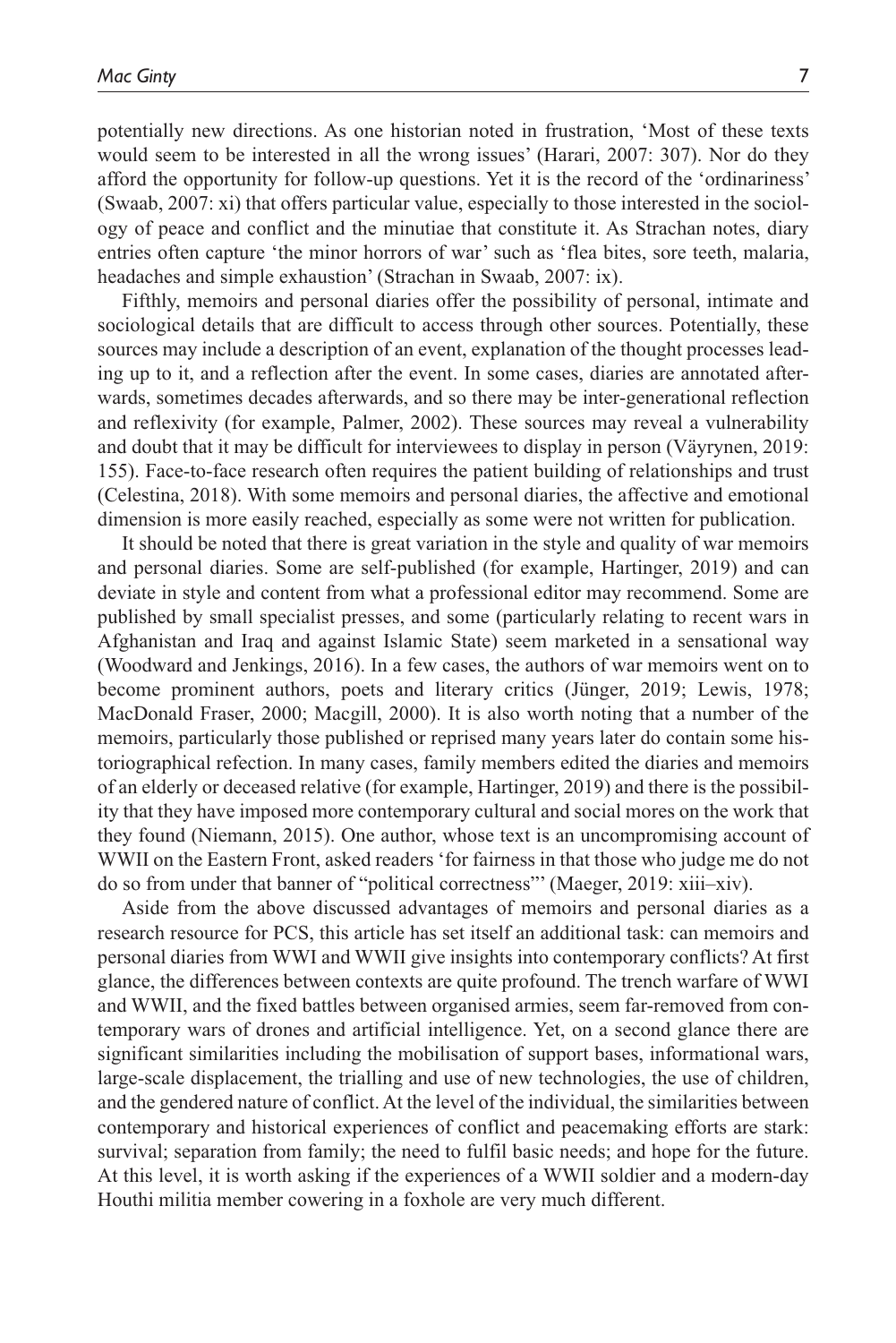Take, for example, the seemingly trivial case of soldiers adopting a dog during their wartime campaigns. WWI and WWII memoirs contain many such examples and show tenderness in the midst of war that help leaven, contextualise, and humanise subjects that are often involved in considerable violence. Thus, for example, a WWII German tank commander noted of his adopted dog, 'He accompanied me everywhere and placed his head on my feet at night' (Carius, 1992: loc. 1784). If we fast forward over fifty years to post-Taliban Afghanistan, then war memoirs reveal US troops adopting a puppy, '. . . the little dog raised morale . . . Ares lived in the tent with the team leaders, and we treated him like he was our child' (Kasabian, 2018, quote from [https://www.tckpublishing.com/](https://www.tckpublishing.com/war-memoir-veteran-afghanistan/) [war-memoir-veteran-afghanistan/\)](https://www.tckpublishing.com/war-memoir-veteran-afghanistan/). A US soldier blogging from Iraq referred to his unit's temporary canine companion as 'a return to the ordinary' (Gallagher, 2008b). These examples, and many others like them, show micro-sociological similarities across time. Their human, indeed humane, quality contrasts with the military campaigns the protagonists were involved in.

The advantages of using memoirs and personal diaries as a research resource should be leavened with caveats (that also apply to many other research methodologies). Firstly, wartime is rarely an optimal time for diary-keeping, with entries often hurried, occasional and subject to interruption (owing to injury or leave) or an abrupt end (owing to death or capture) (May, 2015). Indeed, diary-keeping was 'strictly forbidden' (Rehfeldt, 2019: iv) in most militaries. Secondly, memoirs may suffer from memory issues. Some memoirists may have written decades after the events described. As MacDonald Fraser, who served in WWII, observed:

Looking back over sixty-odd years, life is like a piece of string with knots in it, the knots being those moments that live in the mind forever, and the intervals being hazy, half-recalled times when I have a fair idea of what was happening, in a general way, but cannot be sure of dates or places or even the exact order in which events took place. (MacDonald Fraser, 2000: xiv)

Thirdly, many diaries and memoirs may suffer from self-censorship (Hampson, 2001: viii). This is especially the case in relation to gratuitous instances of violence. It is a challenge to credulity that many WWII German memoirs and diaries make no mention of the treatment of Jews (Hartinger, 2019; Koschorrele, 2011). John Stieber, observed, 'I must say in all honesty that I never experienced any lack of discipline in any German unit or any individual soldier during all my time on the Russian Front. No prisoners were shot, there were no reprisals and I never heard of anybody who had been raped' (Stieber, 2016: 111). This is even though the 1941 Nazi 'Commissar Order' mandated the execution of captured Soviet commissars (Burds, 2018). Against this though, a few memoirs are open about the murder of Jews and partisans, and the policy of not taking prisoners. Roth recalls entering a town in Ukraine following a battle with Soviet forces: 'Meanwhile, a few comrades have pulled the remaining *Rotarmisten* [Red Army soldiers] and Jews from their hiding places. A solo gun performance echoed across the square . . .' (Alexander and Kunze, 2010: loc. 329). In general, however, it is prudent to be alert to *post hoc* rationalisations and self-censorship in memoirs.

Fourthly, there is a distinct ethnocentrism in available sources with a bias towards Atlanticist sources. This reflects a wider 'whitewashing' of WWI and WWII where the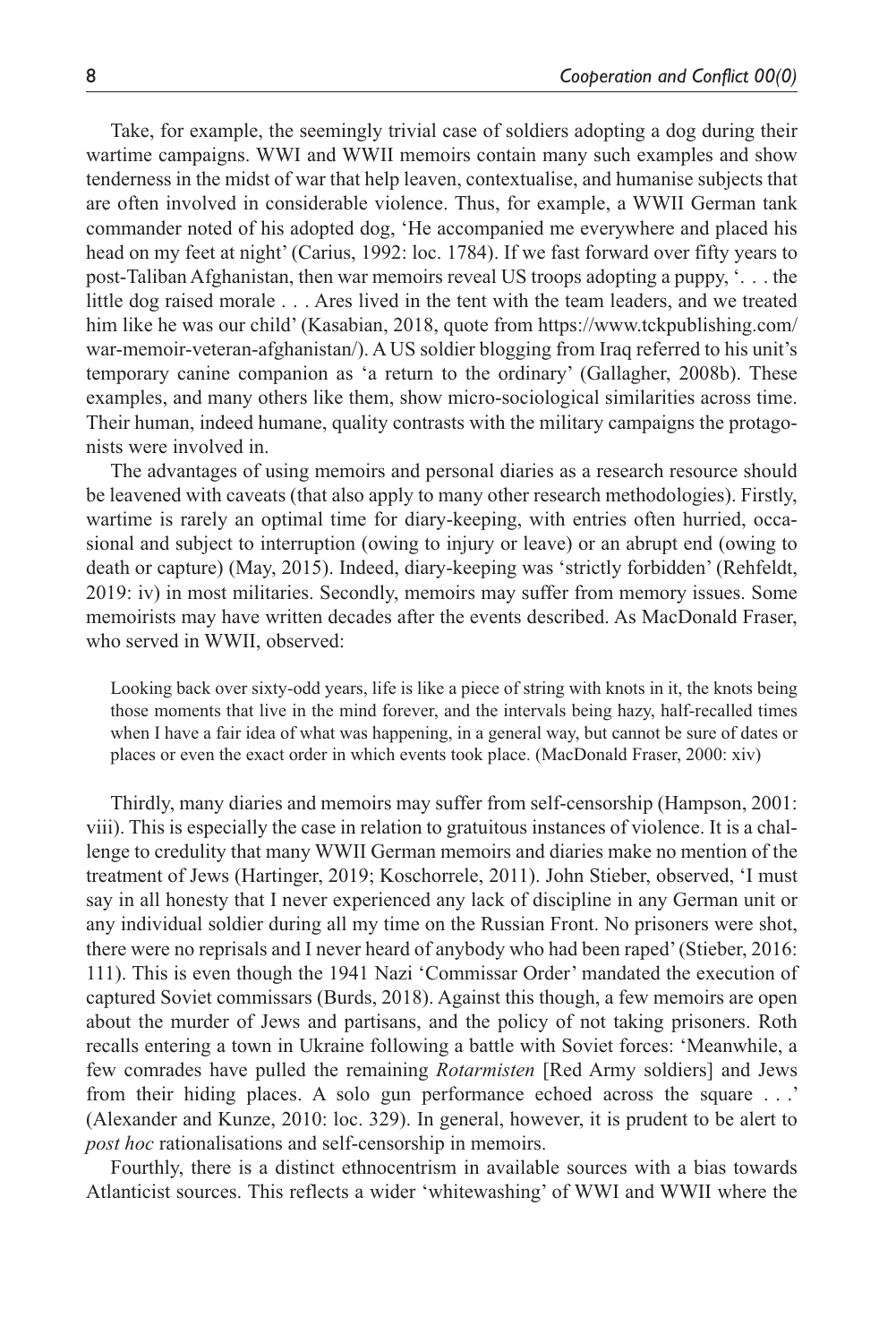contribution of non-White troops is under-played (D'Costa, 2014). Fifthly, since armed forces in WWI and WWII were overwhelmingly male, military memoirs and combatant diaries tend to reflect the male experience. There are, however, excellent memoirs, diaries and collections of letters from female service personnel (Brittain, 2014; Ranfurly, 2018) and civilians (Bielenberg, 1984; Origo, 1985). These in particular are able to give a picture of war beyond battlefields and military organisations, and convey the political economies of warfare. An exception to the non-martial aspect of many female memoirs is the marvellous *Unwomanly Face of War: An Oral History of Women in World War II* (Aleksievich, 2018).

Sixthly, it is worth questioning the motivations behind memoir writing. In many cases, the motivations may be personal and cathartic. But there could be political motivations as well. In some cases, those on the losing side sought to re-write history. For example, it is noticeable that a number of post-WWII German memoirists sought to emphasise the pre-Nazi martial tradition and cast their own role in the war as part of an honourable military tradition. In some cases, their former Allied adversaries abetted them in this endeavour. The foreword of German fighter ace Adolf Galland's memoir, for example, is written by Douglas Bader, a famed British airforce pilot. Narratives like that promoted by Galland risk depoliticising, absolving and making all sides equivalent. As Galland noted at a public re-union event in the US, 'We didn't start a war. As always, the political leaders and politicians start wars, not the military. We just did our duty as you did your duty on your side' (Harris, 1984). Finally, some war memoirs have attracted controversy following accusations that they have been faked or embellished (Garrity, 2010; Kirsch, 2014).

It is worth noting that all research methodologies and sources are deserving of critical scrutiny and that researchers must make judgements on the authenticity of data, the agency of the researched to subvert research processes, and ethical and practical implications of the research. Moreover, it seems prudent that we see data sources as complementary rather than singular.

### **Demonstrating the utility of memoirs and diaries**

Having made the case for consideration of military memoirs and personal diaries as a research resource for contemporary PCS, the task now is to demonstrate their utility. This section seeks to demonstrate how such sources help shed light on three issue areas: gender; the blurring of distinctions between combatants/non-combatants; and micro-political economies. The section uses historical and more contemporary examples to show the continuities of experience across time, and indeed geography.

In terms of gender, memoirs and diaries usually reflect gender norms of the martial male and the civilian female. Females are often entirely absent from action-oriented memoirs, or appear as family members (usually assuming very traditional roles) or in service roles (for example, as nurses). There are, of course, exceptions to this. Sexual and gender-based violence is represented, but doubtless under-represented. Few memoirists and diarists recognise their own comrades as perpetrators (Kopelev is an exception on Russian atrocities at the end of WWII (Kopelev, 1977: 54 and 539) but many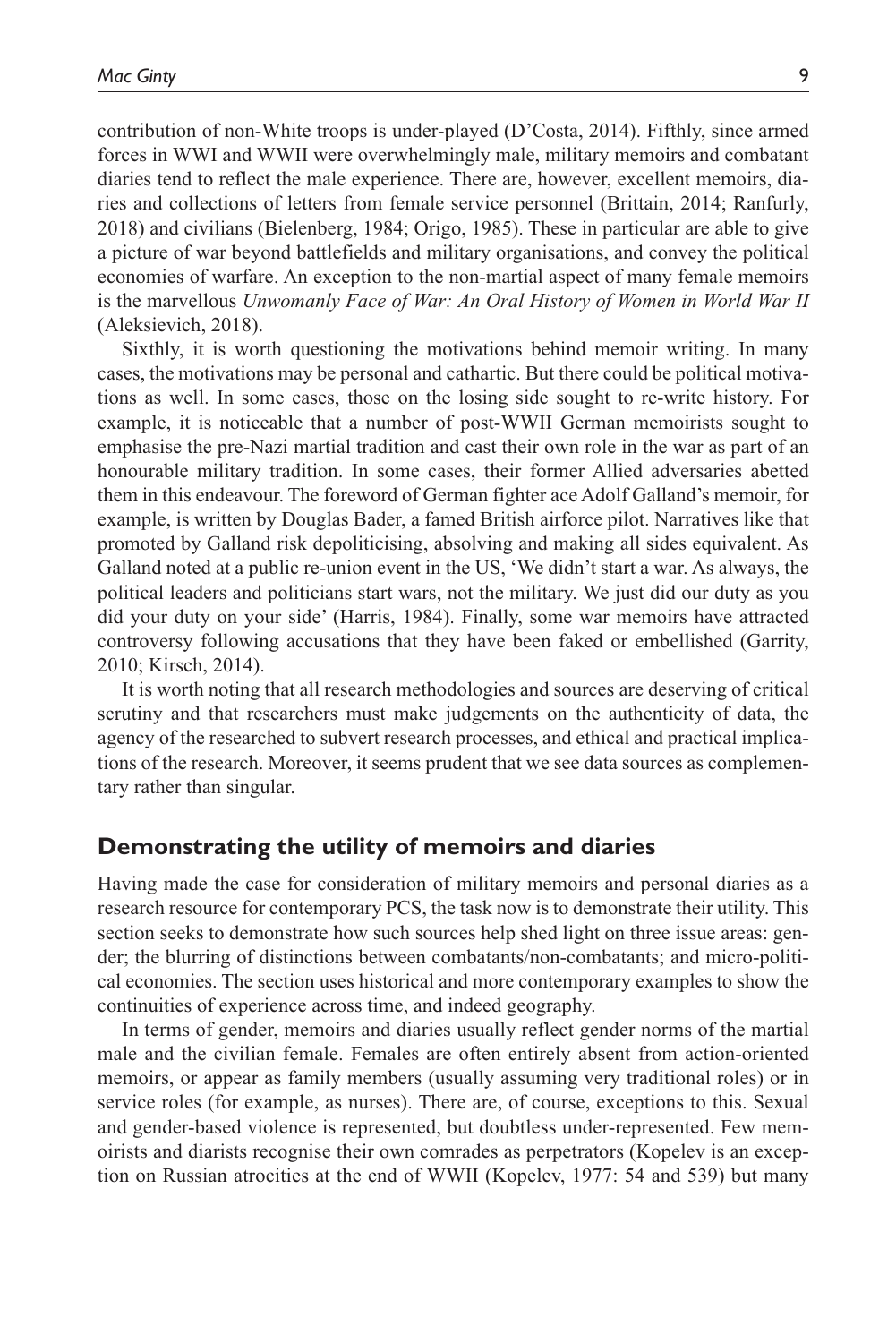note horrors inflicted by the enemy (Hartinger, 2019: 105). The 'grey zone', so well captured by Primo Levi's reflection on his Holocaust experience, is often left unexplored (Lee, 2016).

One issue that shines through is female intersectionality and the multiple roles and identities that females often have to maintain to navigate through difficult situations. There are relatively few references to sex workers (Bottinger, 2012: loc. 373). There are, however, numerous references to soldiers having girlfriends or 'fraternising' in occupied territory, sometimes in situations where soldiers are billeted with families (Coutts, 1991: 90). This raises questions about the power dynamics, and the agency of women in contexts of martial law, armed men and few legal protections. In terms of micro-dynamics, the following excerpt well describes the tactical agency and emotional intelligence required to navigate through socially awkward, and potentially dangerous, circumstances. The excerpt comes from a letter by the mother of a two-year old boy who lived in Guernsey during its occupation by the Germans in WWII:

One day last week when I was rambling in these parts with junior, we looked up from picking wild flowers to behold a German soldier standing a few paces away. Peter, always ready for a new thrill, eagerly rushed into his outstretched arms as though he were a long-lost uncle. Imagine my dilemma with or without the possible raised eyebrows in the upper windows along our lane! There was our little renegade fingering the epaulettes and hat displaying the eagle of the Third Reich . . .The German, with his broad smile revealing gold filled teeth, looked for all the world as though ready to include me in his fond embrace.

. . . With, I thought, an admirable mixture of good nature, firmness and aplomb, I said to Peter John: 'Say Good-Afternoon': which he did. I then said: 'Now say Goodbye', which he also did, somewhat reluctantly. This done, the German took the hint, put him gently down and, clicking his heels, Heiled Hitler and departed, seemingly unoffended and quite unabashed.

The slightest sign of encouragement and the German would have accompanied us back home and probably become a frequent visitor: we would then have certainly been branded as fraternizers, if not actual collaborators, which we decidedly are not. Needless to say, like a dutiful wife, I told my husband of this encounter. His only comment was: 'The poor devil – he is probably missing his own youngsters' (Bachmann, 1972).

The excerpt illustrates the insights diaries, memoirs and letters can offer. The firsthand description of a single micro-incident captures embodied intersectionality and the multiple roles that the author must take: mother, wife, and non-threating civilian who, at the same time, is anxious not to be seen as collaborating with the Germans. We see a repertoire of emotional skills and a quick-witted social awareness that was required to navigate through a potentially dangerous context. The excerpt also invites commentary on the power relationships and moral economies in operation during wartime. The deftness and tactical agency required by the female in WWII Guernsey is reflected in modern accounts of conflict. For example, a US veteran from the Iraq war recalls a female interpreter working with the US military: 'When I'd catch her sitting by herself and reading, I'd hit her up for free Arabic lessons. She always happily obliged. We'd talk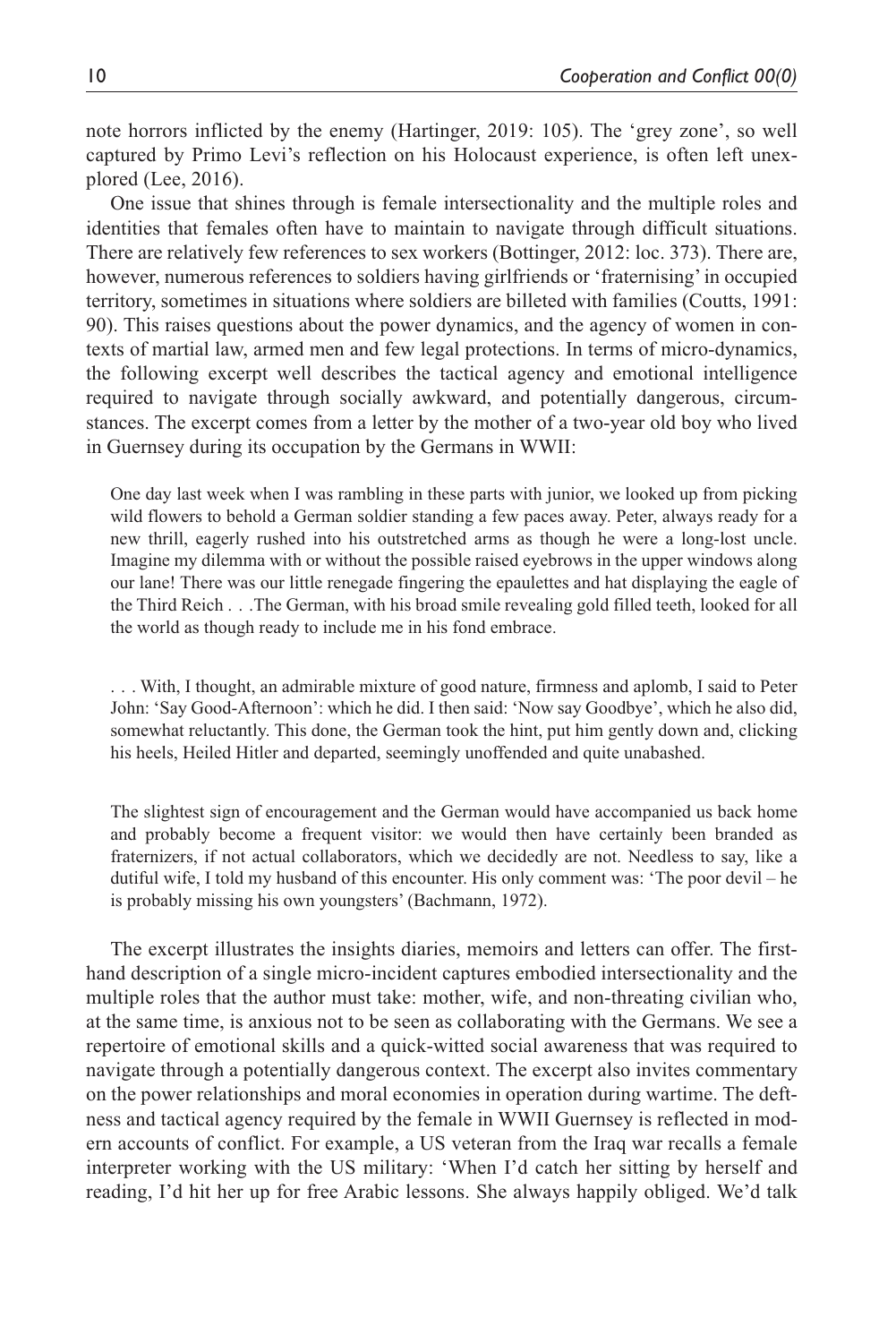about politics, Iraqi culture, books and Iraqi customs' (Buzzell, 2014). Eventually the interpreter stopped working for the US military after her sister was murdered. One can imagine very similar thought processes to those in the WWII Guernsey example: a female navigating a militarised, male environment with the possibility of accusations of collaboration ever present.

Moving onto micro-political economies during wartime, military memoirs and personal diaries provide multiple first-hand, often intimate, accounts of how families and individuals sought to survive the privations of wartime. The abiding wartime memory of some soldiers was hunger, and many frontline military memoirs and diaries contain accounts of looting and theft – often to supplement military rations (von Rosen, 2018: 57). In addition to theft through necessity, diaries and memoirs record trophy-hunting (Miller, 1999: v; Rehfeldt, 2019: 222). One WWII tank commander recalled that 'by the end of the campaign seeing an Allied soldier wearing several [stolen] watches on his wrist was not an uncommon sight' (Render and Tootal, 2016: 138). There were also numerous tales of bartering with locals (Lewis, 1978: 124). Indeed, in many war memoirs these are the only accounts of interaction with locals, albeit interaction of a purely transactional nature (Jünger, 2019: 159). The picture that emerges from many of the accounts is the normalisation of informal economies within militaries and between militaries and local populations. While doubtless there was profiteering, venality and gratuitous theft, there were also multiple acts of sustenance and survival (Givens, 2014). Military organisations that may appear, from the outside, as monolithic and able to support their personnel are rendered, in these accounts, as inefficient and uncaring. Thus, individual soldiers and small groups of comrades were forced to take action that probably was outside of their pre-war moral code. As one airman reflected, 'We had grown hard in this pitiless war' (Johnen, 2018: 186). These accounts, together with those by civilians, give us insights into the tactical agency and micro-decision-making necessary to navigate through difficult contexts. Such tactical agency among traders and soldiers can be found in blogs by US soldiers from post-Saddam Iraq (Gallagher, 2008a).

A third area of focus found in WWI and WWII military memoirs and diaries, and one that offers insights into contemporary debates in PCS, is the blurring of distinctions between civilians and the military. There is a misconception that WWI and WWII only involved organised militaries allied with nation states. Alongside these national military forces were a range of partisans, auxiliaries, deserters (Glass, 2013; Jünger, 2019: 401), armed civilians and child soldiers. Mass displacement, large-scale aerial bombing and the mobilisation of economies meant that these wars were mass participation events (whether that participation was voluntary or involuntary). The memoirs and personal diaries reveal a complex array of roles, with individuals and groups of individuals inhabiting multiple roles simultaneously or transitioning from one role to another. Thus, the memoirs invite us to consider the nature and scale of the conflict. As well as WWI and WWII being viewed as global conflicts, they can also be seen in terms of nationalist and identity-driven struggles, of personal distaste for militarism, and a simple struggle for survival.

More contemporary war memoirs have multiple instances of a blurring between civilian and military actors, and the split-second decisions soldiers often had to make based on their reading of a situation. Thus, for example, a British soldier in Afghanistan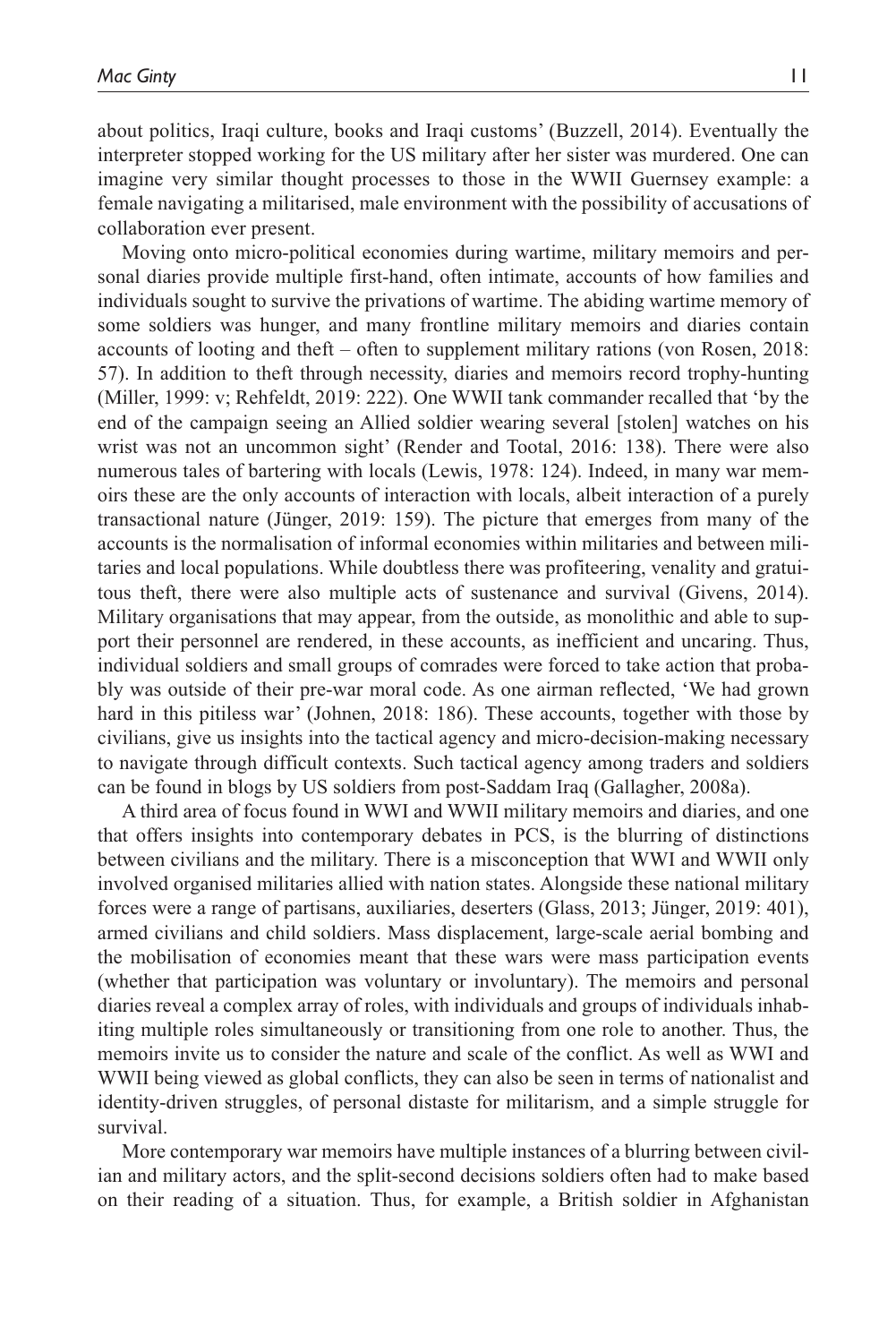recounts how a car approached his patrol, 'I could see a man get out of the vehicle and pull something from the back seat. I immediately trained my rifle partly to be able to react to anything dangerous . . . The bundle he was carrying in his arms was clearly a small child' (Wiseman, 2014: 93).

This section has illustrated that many of the issues covered in wartime personal diaries and military memoirs resonate with the contemporary study of peace and conflict. Although the modern academic and policy vernacular had yet to be invented, post-traumatic stress disorder, ethnic cleansing, human shields and many other familiar concepts are to be found in the literature. This raises a number of issues. The first is a useful reminder of the limits to novelty in human history. Organised violence, and attempts to staunch it, are many thousands of years old and it is worth asking if recent conflicts are qualitatively different from what went before (Kaufman, 1997: 175). A second point is to question why previous accounts of conflict and peacemaking seem to be excluded from much of the contemporary literature. Part of the reason lies in the specific developmental trajectory of academic disciplines. But it is worth conjecturing if (perhaps subliminally) temporal boundaries exist that see WWI and WWII, and conflicts before the 1989–1991 period, as being somehow unrelated to contemporary conflicts. Thirdly, it is worth considering how the study of events and processes in memoirs can be systematised and so be insulated from claims that they are 'anecdotal'.

### **Conclusion**

For its concluding discussion, the article returns to two debates in PCS that were mentioned in the Introduction: the appropriate level of analysis; and temporality.

The military memoirs and personal diaries are particularly useful in conveying quotidian details that might be missed by aggregated accounts. On their own, however, this granularity might tell us little about wider narratives of group struggle or grand strategy. Thus, there is a need to think about how the micro-details contained in memoirs and diaries might be aggregated with wider explanatory vehicles. Such processes are difficult as broader intellectual schemes, for example structuralist explanations, risk imposing meaning on micro-events. For this author, analytical schemes based on peace and conflict as constituting systems are particularly convincing, and allow us to escape top-down impositions whereby the national, international, or structural always trumps the hyperlocal, anecdotal, or proximate. Although individual memoirs and personal diaries might be concerned with the often prosaic and highly localised, they contribute to wider systems of peace and conflict. In these systems, actors co-evolve and are involved in constant adaptation. Multiple parallel actions, at different levels, are in operation simultaneously (de Coning, 2018a: 305). De Coning draws on complexity theory to gain insights into the systemic nature of peace and conflict. A key characteristic of complexity theory, holism, means that 'the system needs to be understood as a whole' and 'is a community of elements that, as a result of their interconnections, form a whole' (de Coning, 2016: 168). Mac Ginty uses the notion of circuitry, biological and manufactured, to imagine a complex assemblage of factors, some major and others minor, as constituting a dynamic, messy and enduring system (Mac Ginty, 2019a). Other studies have questioned the framing of conflict and cooperation as 'mutually exclusive states at opposite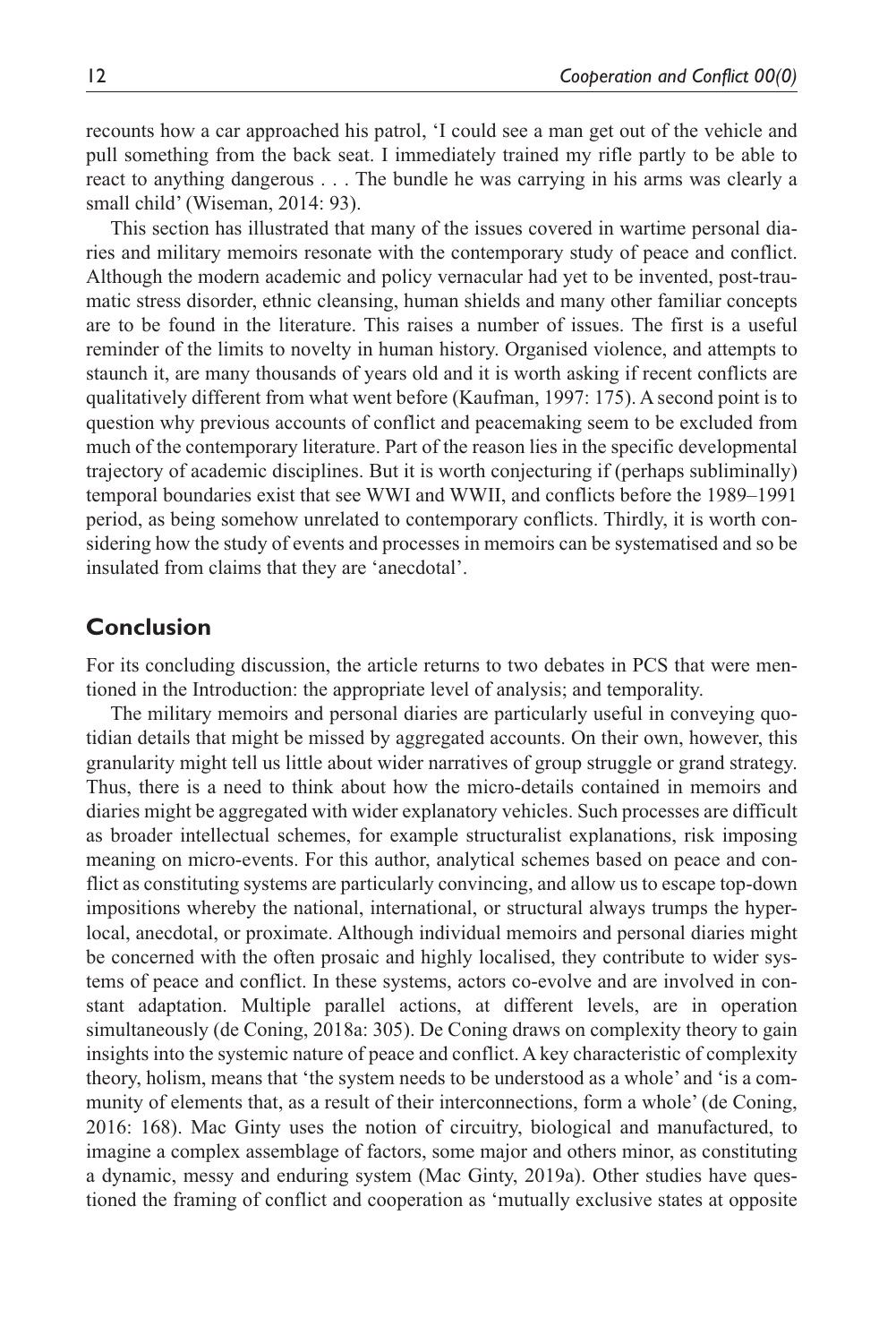ends of the spectrum' (Martin et al., 2011: 621). For Mac Ginty, it seems prudent to render 'peace and conflict' into 'peaceandconflict' as they constitute the same system (Mac Ginty, 2019b: 267). Indeed, many wartime memoirs and personal diaries record periods of peace within violence and vice versa. So, for example, Charlie May, a British infantry officer serving on the Western Front in WWI was able to confide the following in his diary in March 1916:

Ram [a fellow officer] and I strolled by ourselves along the Somme this evening. There was a glorious sunset, all flaming pinks and greys stretching the full extent of the heavens and the broad, smooth waters of the river reflected this till the world seemed alight with a soft, still radiance most peaceful and witching to behold (May, 2015: loc. 1896).

A little over three months later, May was killed in the Battle of the Somme. The memoirs and personal diaries have numerous accounts of soldiers enjoying home leave days after partaking in brutal violence, or enjoying the pleasures of bars, fresh bedding and plentiful food in reserve areas behind the frontlines. Similarly, civilian accounts are tinged with the militarism and mobilisation that marked warfare. The picture that emerges is one in which it is impossible to hermetically compartmentalise one phenomenon from the other. Instead, they leach into the other temporally and experientially. This wellillustrates the value of historical and micro-sociological accounts in abetting the theorisation and conceptualisation of contemporary peace and conflict.

The second set of debates of interest to this article concerns temporality. Aside from methodological issues concerning memoirs that were often written long after the events described, there are important epistemological issues. One of these concerns the academic delimitation of historical events. Indeed, their categorisation as 'events' rather than processes illustrates the issue. The 'Since the end of the Cold War . . .' phenomenon means that many analyses of peace and conflict are separated from their historical hinterland, with the result that WWI, WWII, and other conflicts up to the 1989–1991 period are regarded as somehow unrelated to contemporary conflicts. This issue of temporal artificiality connects with the previous point of the utility of regarding peace and conflict through systemic lenses. Just as the different scales (hyper-local, local, national, international, transnational and everything in between) are connected it seems feasible that we emphasise temporal connectivity. Thus, WWI, WWII, and Cold War conflicts and processes, can be seen as contributing to subsequent processes and conflicts, and interpretations thereof. This is not achieved through a neat, linear process. Instead, through forgetting, misremembering and privileging some accounts over others, we are likely to have a messy understanding of how the past informs the present. We may maintain a fiction of an 'idealised linearisation' (Beyerchen, 1992: 63) for reasons of comprehensibility, but non-linearity seems a more accurate method of capturing social phenomena. Such an understanding is useful in evaluating the usefulness of historical sources for PCS.

This is not necessarily a call for an interest in long history and time frames so long they might be termed 'deep past' or the 'incommensurable past' (McGrath, 2021: 2). Instead, it is a call to think of how conflict processes have antecedents that are usually centuries long and pre-date current violence. Thus, conflict in Colombia might usefully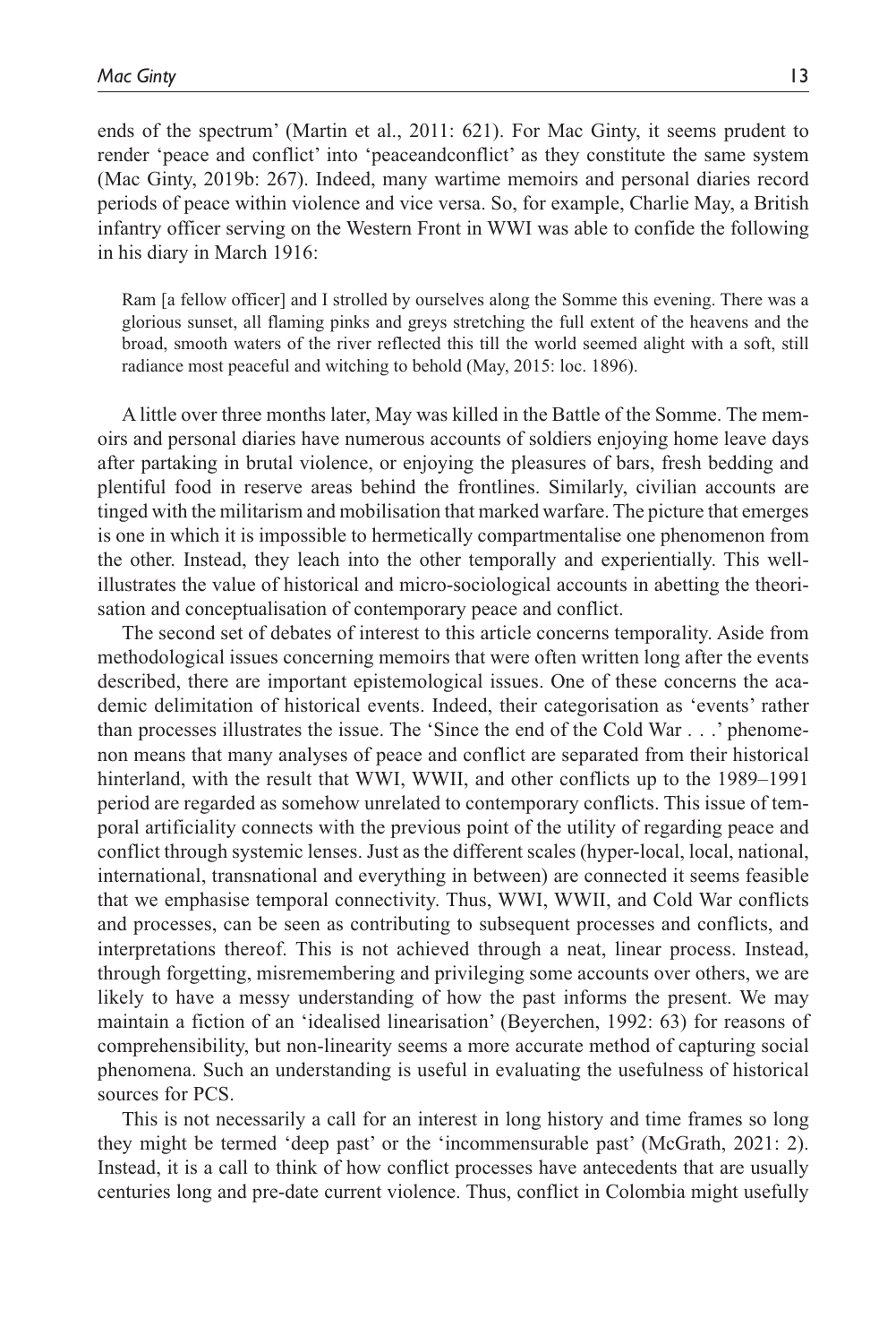be seen as part of a dysfunctional statebuilding that began in 1810 with independence from Spain, but has deeper roots in Spanish colonialism. Or contemporary division in Northern Ireland can usefully be seen through the lens of the peculiar political economies and geographies that developed from the sixteenth century onwards and manifest themselves in politico-religious segregation to this day. It is not the case that these histories are unknown. It is the case, however, that these histories have been ignored or foreshortened in some analyses in contemporary PCS. The a-historicism in peace and conflict scholarship is curious as many foundational scholars of tension, war and peace took an overtly historical approach (Scott, 1976, 2017; Tilly, 1990). Students of genocide, transitional justice, and conflict heritage are, of course, historically-minded but often constitute specialist groups within PCS.

None of this is to especially privilege history. It is prone to the same frailties of other disciplines. History or histories can be multiple, confusing, inconvenient, inaccurate, and ignored. There is no guarantee that history brings redemption, emancipation, or progress (Scott, 2020: 87). Yet it is legitimate to see peace and conflict across time. This does not necessarily mean signing up to a metanarrative of 'progress', a necessarily unilinear direction of travel – nor taking European modernity as a central waypoint. Instead, it means accepting that insights from history are likely to be as messy as our understandings of the present. It also means recognising the deep power that attends our epistemologies and the hierarchies of knowledge that we construct and maintain. A critical contextualisation can help guard against that.

#### **Acknowledgements**

The author is grateful to the anonymous reviewers and Roddy Brett, Kris Brown, Pamina Firchow, Eric Lepp, and Oliver P. Richmond.

#### **Funding**

The author received no financial support for the research, authorship, and/or publication of this article.

#### **ORCID iD**

Roger Mac Ginty **D** <https://orcid.org/0000-0002-6411-5507>

### **References**

Acharya K and Muldoon OT (2017) Why "I" became a combatant: A study of memoirs written by Nepali Maoist combatants. *Terrorism and Political Violence* 29(6): 1006–1025.

Alanbrooke AB (2001) *War Diaries, 1939–1945*. London: Weidenfeld & Nicolson.

Aleksievich S (2018) *The Unwomanly Face of War*. London: Penguin Books.

- Alexander C and Kunze M (2010) *Eastern Inferno: The Journals of a German Panzerjager on the Eastern Front, 1941–43* (Kindle edition). Newbury: Casemate.
- Ansorg N and Gordon E (2019) Co-operation, contestation and complexity in post-conflict security sector reform. *Journal of Intervention and Statebuilding* 13(1): 2–24.
- Bachmann KM (1972) *The Prey of an Eagle: A Personal Record of Family Life Written throughout the German Occupation of Guernsey 1940–45*. St Peter Port: The Guernsey Press.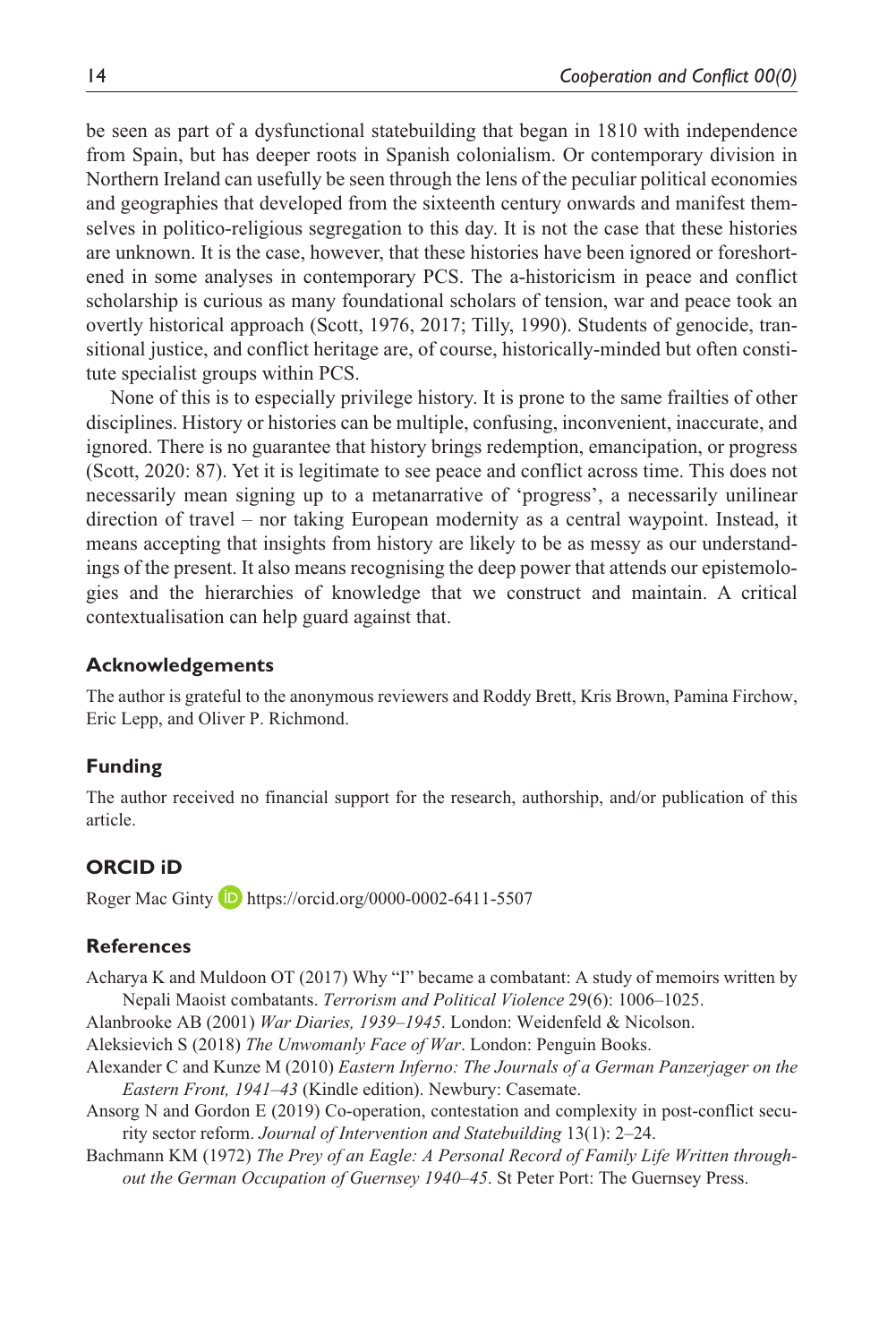- Barthas L (2014) *Poilu: The World War I Notebooks of Louis Barthas, Barrelmaker, 1914–1918*. New Haven, CT: Yale University Press.
- Bell C and Evans B (2010) Post-interventionary societies: An introduction. *Journal of Intervention and Statebuilding* 4(4): 363–370.
- Berents H (2015) An embodied everyday peace in the midst of violence. *Peacebuilding: Every Day Peace and Youth* 3(2): 1–14.
- Bergamaschi I, Dezalay S, Kühn FP, et al. (2014) Introduction: Rwanda 20 years after the genocide: Reflecting on intervention and reconciliation. *Journal of Intervention and Statebuilding* 8(4): 273–279.
- Beyerchen A (1992) Clausewitz, nonlinearity, and the unpredictability of war. *International Security* 17(3): 59–90.
- Bielenberg C (1984) *The Past is Myself*. London: Corgi.
- Blair T (2010) *A Journey*. London: Hutchinson.
- Bottinger A (2012) *To the Gates of Hell: The Memoir of a Panzer Crewman* (Kindle edition). Barnsley: Frontline Books.
- Boulding E (2000) *Cultures of Peace: The Hidden Side of History* (Illustrated edition). Syracuse, NY: Syracuse University Press.
- Brett R (2015) Guatemala: The persistence of genocidal logic beyond mass killing. In: Conley-Zilkic B (ed.) *How Mass Atrocities End: Studies from Guatemala, Burundi, Indonesia, the Sudans, Bosnia-Herzegovina, and Iraq (Humanitarian Law)*. Cambridge: Cambridge University Press, 29–55.
- Brittain V (2014) *Testament of Youth: An Autobiographical Study of the Years 1900–1925*. London: Virago.
- Burds J (2018) "Turncoats, traitors, and provocateurs": Communist collaborators, the German occupation, and Stalin's NKVD, 1941–1943. *East European Politics and Societies* 32(3): 606–638.
- Buzzell C (2014) Iraq war soldier 10 years later: What was it all for? *Time*. Available at: [https://](https://time.com/3094186/operation-iraqi-freedom-soldier-iraq-air-strikes/) [time.com/3094186/operation-iraqi-freedom-soldier-iraq-air-strikes/](https://time.com/3094186/operation-iraqi-freedom-soldier-iraq-air-strikes/) (accessed 19 January 2021).
- Carius O (1992) *Tigers in the Mud: The Combat Career of German Panzer Commander Otto Carius* (Kindle edition). Mechanicsburg, PA: Stackpole Books.
- Celestina M (2018) Between trust and distrust in research with participants in conflict context. *International Journal of Social Research Methodology* 21(3): 373–383.
- Chouliaraki L (2014) From war memoirs to Milblogs: Language change in the witnessing of war, 1914–2014. *Discourse & Society* 25(5): 600–618.
- Clifford GJ (1978) History as experience: The uses of personal-history documents in the history of education. *History of Education* 7(3): 183–196.
- Coutts F (1991) *One Bue Bonnet: A Scottish Soldier Looks Back*. Edinburgh: B+W Publishing.
- D'Costa B (2014) Once were warriors: The militarized state in narrating the past. *South Asian History and Culture: Mapping South Asian Masculinities: Men and Political Crises* 5(4): 457–474.
- de Coning C (2016) From peacebuilding to sustaining peace: Implications of complexity for resilience and sustainability. *Resilience* 4(3): 166–181.
- de Coning C (2018a) Adaptive peacebuilding. *International Affairs* 94(2): 301–317.
- de Coning C (2018b) UN peace operations and changes in the global order: Evolution. Adaptation, and Resilience. In: de Coning C and Peter M (eds) United Nations Peace Operations in a Changing Global Order. Cham: Palgrave Macmillan. Available at: [http://hdl.handle.net/](http://hdl.handle.net/11250/2571161) [11250/2571161](http://hdl.handle.net/11250/2571161) (accessed 20 June 2020).
- Editors (2011) Dr. no money. *Scientific American* 304(5): 10–11.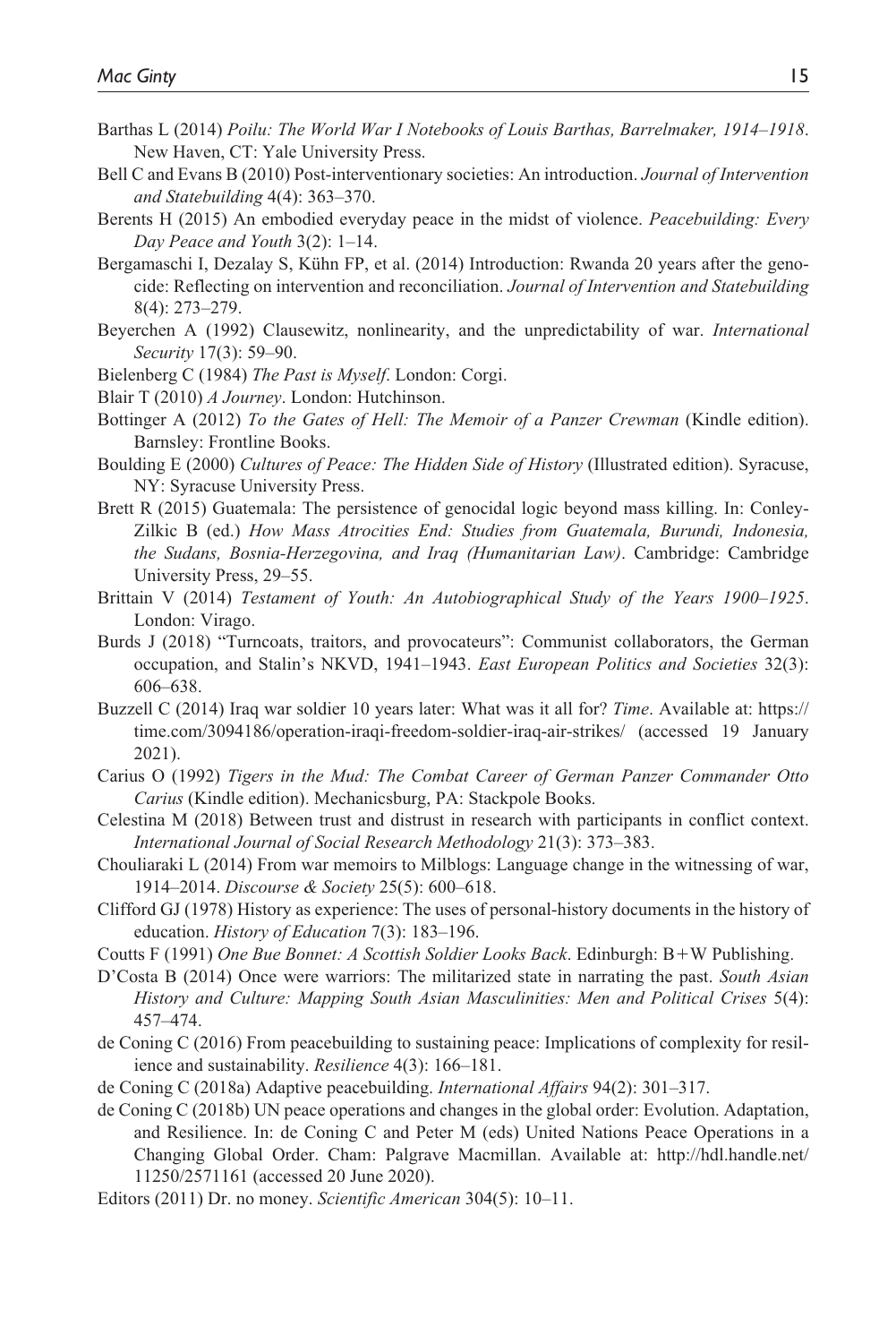- Edmunds T, Gaskarth J and Porter R (2014) Introduction: British foreign policy and the national interest. *International Affairs* 90(3): 503–507.
- Enloe CH (1990) *Bananas, Beaches, & Bases: Making Feminist Sense of International Politics* (1st edition). Berkeley, CA: University of California.
- Fleming T (2003) *My Daily War Diary 1940–1946*. Ashington: Self-published.
- Foucault M (1980) *Power/Knowledge: Selected Interviews and Other Writings, 1972-1977*. Brighton: Harvester.
- Gallagher M (2008a) Mojo's world. *Kaboom*. Available at: [http://kaboomwarjournalarchive.](http://kaboomwarjournalarchive.blogspot.com/2008/03/mojos-world.html) [blogspot.com/2008/03/mojos-world.html](http://kaboomwarjournalarchive.blogspot.com/2008/03/mojos-world.html) (accessed 19 January 2021).
- Gallagher M (2008b) The happiest dog in Iraq. *Kaboom War Journal*. Available at: [http://kaboom](http://kaboomwarjournalarchive.blogspot.com/2008/)[warjournalarchive.blogspot.com/2008/](http://kaboomwarjournalarchive.blogspot.com/2008/) (accessed 19 January 2021).
- Garrity L (2010) Five fake memoirs that fooled the literary world. *Smithsonian Magazine*. Available at: [https://www.smithsonianmag.com/arts-culture/five-fake-memoirs-that-fooled](https://www.smithsonianmag.com/arts-culture/five-fake-memoirs-that-fooled-the-literary-world-77092955/)[the-literary-world-77092955/](https://www.smithsonianmag.com/arts-culture/five-fake-memoirs-that-fooled-the-literary-world-77092955/) (accessed 19 January 2021).
- Gat A (2013) *Nations: The Long History and Deep Roots of Political Ethnicity and Nationalism*. Cambridge: Cambridge University Press.
- Givens SA (2014) Liberating the Germans: The US army and looting during the Second Word War. *War in History* 21(1): 33–54.
- Glass C (2013) *The Deserters: A Hidden History of World War II*. London: Penguin Random House.
- Goertz G (1994) *Contexts of International Politics*. Cambridge: Cambridge University Press.
- Haig DH (2005) *Douglas Haig: War Diaries and Letters, 1914–1918*. London: Weidenfeld & Nicolson.
- Hamdar A (2014) "We are all Hizbullah now": Narrating the party of God. *Journal for Cultural Research: Fantasias of Terrorism* 18(2): 158–170.
- Hampson N (2001) *Not Really What You'd Call a War*. Caithness: Whittles Publishing.
- Harari YN (2005) Martial illusions: War and disillusionment in twentieth-century and renaissance military memoirs. *The Journal of Military History* 69(1): 43–72.
- Harari YN (2007) Military memoirs: A historical overview of the genre from the Middle Ages to the late modern era. *War in History* 14(3): 289–309.
- Harris A (1984) Luftwaffe over Georgia. *Washington Post*. Available at: [https://www.washing](https://www.washingtonpost.com/archive/lifestyle/1984/05/26/luftwaffe-over-georgia/989cd2fd-17db-4e9f-a633-a3f0f4a92899/)[tonpost.com/archive/lifestyle/1984/05/26/luftwaffe-over-georgia/989cd2fd-17db-4e9f-a633](https://www.washingtonpost.com/archive/lifestyle/1984/05/26/luftwaffe-over-georgia/989cd2fd-17db-4e9f-a633-a3f0f4a92899/) [a3f0f4a92899/](https://www.washingtonpost.com/archive/lifestyle/1984/05/26/luftwaffe-over-georgia/989cd2fd-17db-4e9f-a633-a3f0f4a92899/) (accessed 19 January 2021).
- Hartinger A (2019) *Until the Eyes Shut: Memories of a Machine Gunner on the Eastern Front, 1943–45*. Zurich: Self-published.
- Harwood N (2009) An interview-based study of the functions of citations in academic writing across two disciplines. *Journal of Pragmatics* 41(3): 497–518.
- Heathershaw J and Lambach D (2008) Introduction: Post-conflict spaces and approaches to statebuilding. *Journal of Intervention and Statebuilding* 2(3): 269–289.
- Hehir A (2009) Introduction: Intervention and statebuilding in Kosovo. *Journal of Intervention and Statebuilding* 3(2): 135–142.
- Hjorth R (2014) The poverty of exceptionalism in international theory. *Journal of International Political Theory* 10(2): 169–187.
- Holden P (2016) Eternal potential? Temporality, complexity and the incoherent power of the European Union. *Cooperation and Conflict* 51(4): 407–427.
- Hom AR (2018) Silent order: The temporal turn in critical international relations. *Millennium Journal of International Studies* 46(3): 303–330.
- Hutchings K (2007) Happy anniversary! Time and critique in international relations theory. *Review of International Studies* 33(S1): 71–89.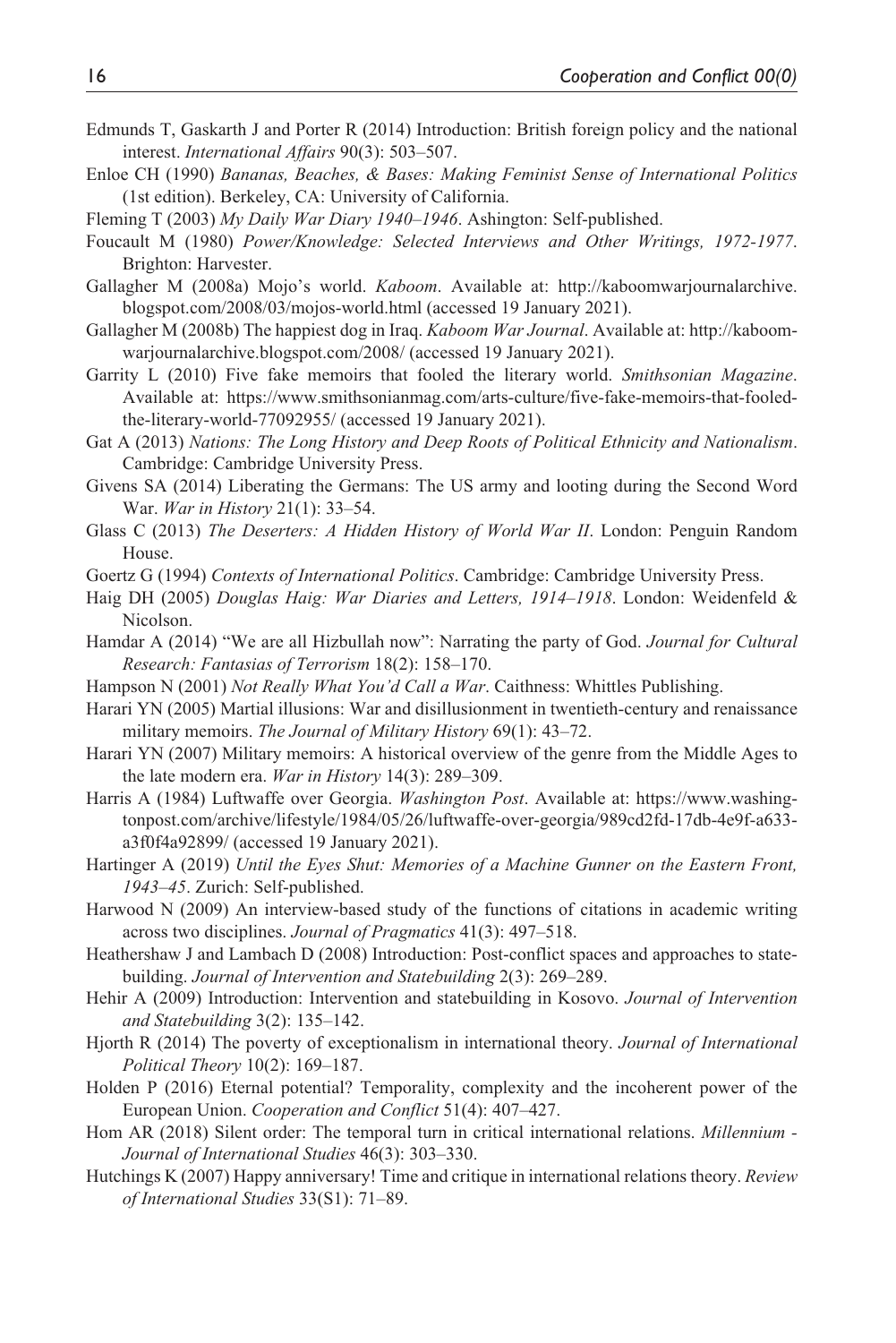- IPS National Academic Council (2014) National agenda for policy-oriented research. *Policy Perspectives: The Journal of the Institute of Policy Studies* 11(1): 113–130.
- Johnen W (2018) *Duel Under the Stars: A Memoirs of a Luftwaffe Night Pilot in WWII*. Barnsley: Greenhill Books.

Jones R (2004) What time human geography? *Progress in Human Geography* 28(3): 287–304.

Jünger E (2004) *Storm of Steel*. London: Penguin.

- Jünger E (2019) *A German Officer in Occupied Paris: The War Journals, 1941–1945*. New York: Columbia University Press.
- Justino P, Brück T and Verwimp P (2013) Micro-level dynamics of conflict, violence and development: A new analytical framework. IDEAS Working Paper Series from RePEc. Available at: <http://search.proquest.com/docview/1698488065/?pq-origsite=primo> (accessed 20 June 2020).
- Kaldor M (2012) *New and Old Wars: Organized Violence in a Global Era* (3rd edition). Cambridge: Polity Press.
- Kalyvas SN (2006) *The Logic of Violence in Civil War*. Cambridge: Cambridge University Press.
- Kasabian J (2018) *The Hooligans of Kandahar: Not All War Stories Are Heroic*. Granger, IN: TCK Publishing.
- Kaufman SJ (1997) The fragmentation and consolidation of international systems. *International Organization* 51(2): 173–208.
- Kee R (1989) *A Crowd Is Not Company*. London: Abacus.
- Kempowski W (2020) *Swansong: A Collective Diary of the Last Days of the Third Reich*. New York: WW Norton.
- Kirsch A (2014) Yet another writer has admitted faking her Holocaust Memoir. *The New Republic*. Available at: [https://newrepublic.com/article/117764/misha-defonseca-pays-22-million-his](https://newrepublic.com/article/117764/misha-defonseca-pays-22-million-history-fake-holocaust-memoir)[tory-fake-holocaust-memoir](https://newrepublic.com/article/117764/misha-defonseca-pays-22-million-history-fake-holocaust-memoir) (accessed 30 January 2021).
- Kissinger H (2011) *White House Years*. London: Simon & Schuster.
- Kopelev L (1977) *No Jail for Thought*. London: Secker & Warburg.
- Koschorrele GK (2011) *Blood Red Snow: The Memoirs of a German Soldier on the Eastern Front*. Barnsley: Frontline Books.
- Lee SH (2016) Primo Levi's gray zone: Implications for post-holocaust ethics. *Holocaust and Genocide Studies* 30(2): 276–297.
- Léger MJ (2001) Memory into history: Personal documents for an age of Franco-Ontarian reculturation. *Journal of Canadian Studies* 36(3): 79–106.
- Lewis N (1978) *Naples '44*. London: Collins.
- Mac Ginty R (2019a) Circuits, the everyday and international relations: Connecting the home to the international and transnational. *Cooperation and Conflict* 54(2): 234–253.
- Mac Ginty R (2019b) Complementarity and interdisciplinarity in peace and conflict studies. *Journal of Global Security Studies* 4(2): 267–272.
- MacDonald Fraser G (2000) *Quartered Safe Out Here*. London: HarperCollins.
- Macgill P (2000) *The Great Push: An Episode of the Great War*. Edinburgh: Birlinn.
- McGrath A (2021) Deep histories in time, or crossing the great divide? In: McGrath A and Jebb A (eds) *Long History, Deep Time: Deepening Histories of Place*. Canberra, ACT, Australia: Australian National University Press, 1–31.
- McHardy P and Allan T (2000) Closing the gap between what industry needs and what HE provides. *Education* + *Training* 42(9): 496–508.
- McIntosh C (2015) Theory across time: The privileging of time-less theory in international relations. *International Theory* 7(3): 464–500.
- Maeger H (2019) *Lost Honour, Betrayed Loyalty: The Memoir of a Waffen-SS Soldier on the Eastern Front*. London: Frontline Books.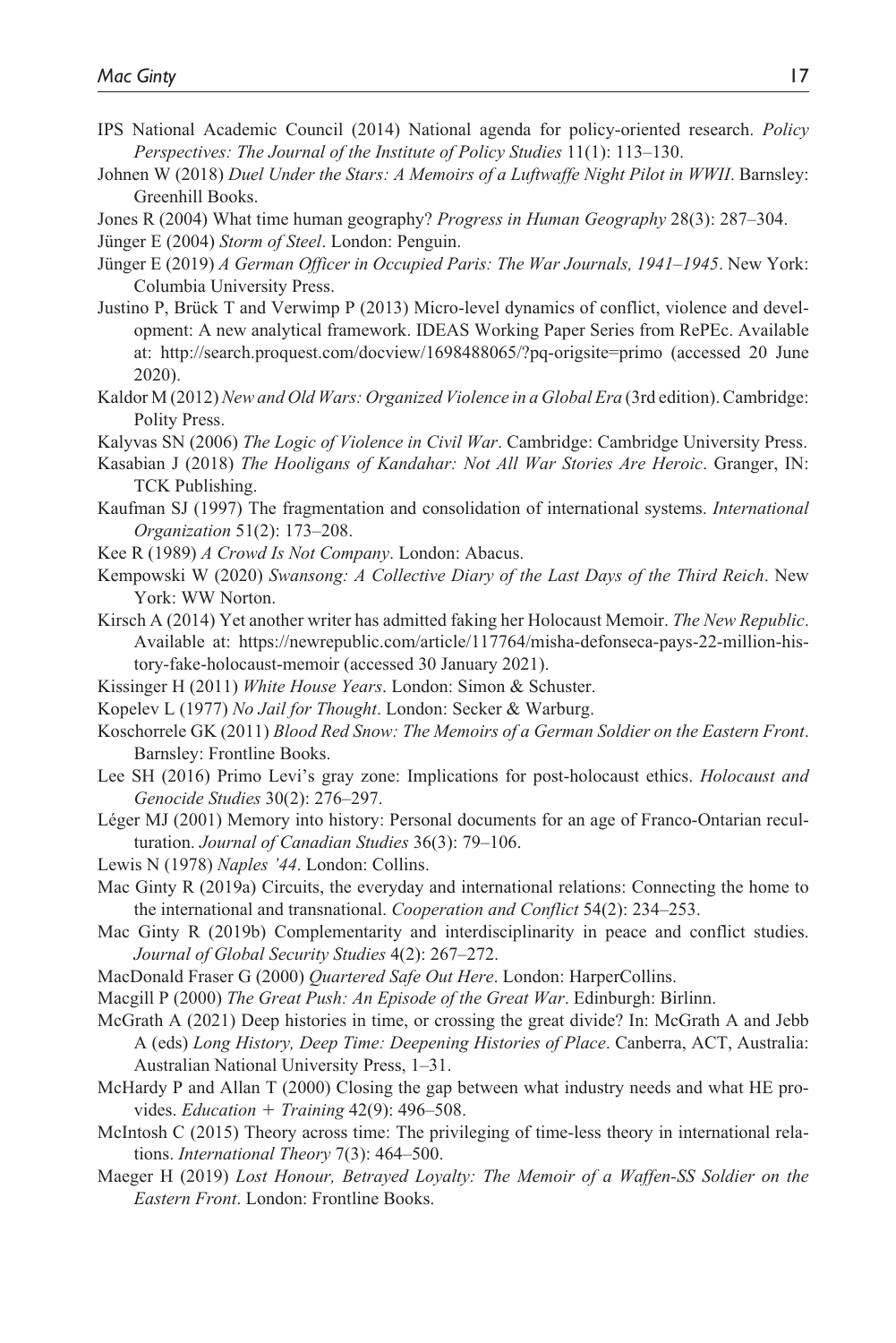- Mannergren Selimovic J (2020) Gendered silences in post-conflict societies: A typology. *Peacebuilding* 8(1): 1–15.
- Martin A, Rutagarama E, Cascão A, et al. (2011) Understanding the co-existence of conflict and cooperation: Transboundary ecosystem management in the Virunga Massif. *Journal of Peace Research* 48(5): 621–635.
- May C (2015) *To Fight Alongside Friends" the First World War Diaries of Charlie May*. London: William Collins.
- Maynes MJ (2011) *Telling Stories: The Use of Personal Narratives in the Social Sciences and History*. Ithaca: Cornell University Press.
- Miller AJM (1999) *Over the Horizon*. Finavon: Finavon Print and Design.
- Münkler H (2005) *The New Wars*. Cambridge: Polity.
- Nawaz M (2016) *Radical: My Journey Out of Islamist Extremism*. Guilford, CT: LP, An Imprint of Rowman & Littlefield.
- Neitzel S (2012) *Soldaten: On Fighting, Killing and Dying: The Secret World War II Tapes of German POWs*. London: Simon & Schuster.
- Niemann D (2015) *A Nazi in the Family: The Hidden Story of an SS Family in Wartime Germany*. London: Short Books.
- Nordstrom C (1997) *A Different Kind of War Story*. Philadelphia, PA: University of Pennsylvania Press.
- O'Bannon BR (2012) Monitoring the frog" in Africa: Conflict early warning with structural data. *Global Responsibility to Protect* 4(4): 449–474.
- Okere OO and Fasae JK (2012) Citation patterns in peace and conflict studies: A case study of the African journal on conflict resolution. *African Journal on Conflict Resolution* 12(3): 131–145.
- Origo I (1985) *War in Val d'Orcia: A Diary*. London: Century Hutchinson.
- Palmer J (2002) *Luck on My Side: The Diaries and Reflections of a Young Wartime Sailor 1939– 1945*. Barnsley: Pen and Sword.
- Partis-Jennings H (2017) The (in)security of gender in Afghanistan's peacebuilding project: Hybridity and affect. *International Feminist Journal of Politics* 19(4): 411–425.
- Partis-Jennings H (2019) Military masculinity and the act of killing in hamlet and Afghanistan. *Men and Masculinities* 22(2): 254–272.
- Peebles S (2011) *Welcome to the Suck: Narrating the American Soldier's Experience in Iraq*. Ithaca, NY: Cornell University Press.
- Ranfurly H (2018) *To War with Whitaker*. London: Pan Books.
- Reader WJ (1988) *At Duty's Call: A Study in Obsolete Patriotism*. Manchester: Manchester University Press.
- Rehfeldt HH (2019) *I Mortar Gunner on the Eastern Front: Volume I: From the Moscow Winter Offensive to Operation Zitadelle*. Barnsley: Greenhill Books.
- Render D and Tootal S (2016) *Tank Action: An Armoured Commander's War 1944–45*. London: Weidenfeld & Nicolson.
- Scott JC (1976) *The Moral Economy of the Peasant: Rebellion and Subsistence in Southeast Asia*. New Haven, CT: Yale University Press.
- Scott JC (2017) *Against the Grain: A Deep History of the Earliest States*. New Haven, CT: Yale University Press.
- Scott JW (2020) *On the Judgment of History*. New York: Columbia University Press.
- Sluyter A (2010) The geographical review's historical dimensions and recentism. *Geographical Review* 100(1): 6–11.
- Smith ME (2009) Editorial—Just how comparative is comparative urban geography? A perspective from archaeology. *Urban Geography* 30(2): 113–117.